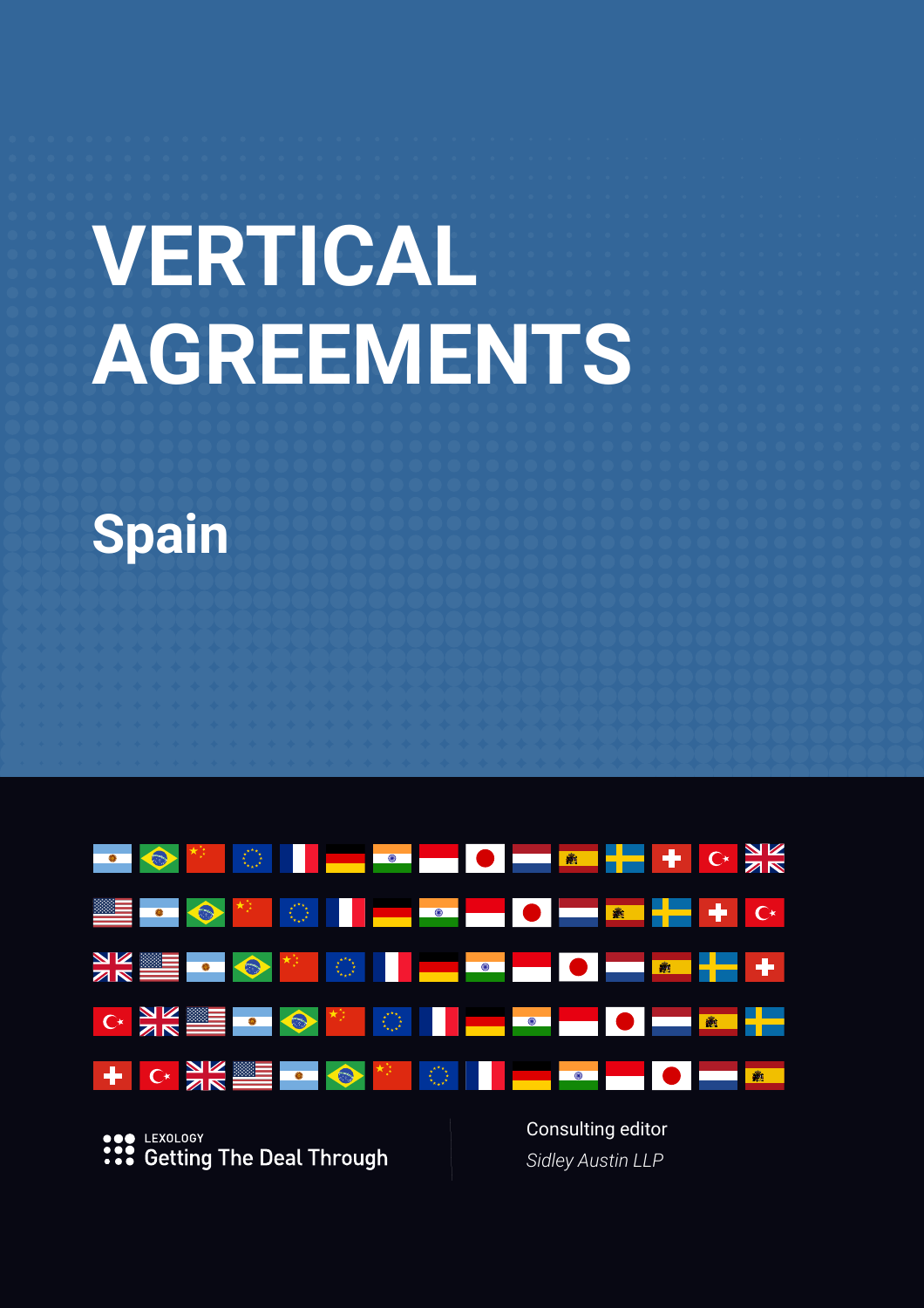# **Vertical Agreements**

Consulting editors

**Patrick J. Harrison**

*Sidley Austin LLP*

Quick reference guide enabling side-by-side comparison of local insights, including into the legal framework; types of agreement; analytical framework for assessment of supplier and buyer positions; block exemption and safe harbour provisions; types of restraint; notifcation procedure and scope for guidance from applicable authorities; enforcement; other jurisdiction-specifc issues; and recent/ anticipated trends.

#### Generated 03 May 2022

The information contained in this report is indicative only. Law Business Research is not responsible for any actions (or lack thereof) taken as a result of relying on or in any way using information contained in this report and in no event shall be liable for any damages resulting from reliance on or use of this information. © Copyright 2006 - 2022 Law Business Research

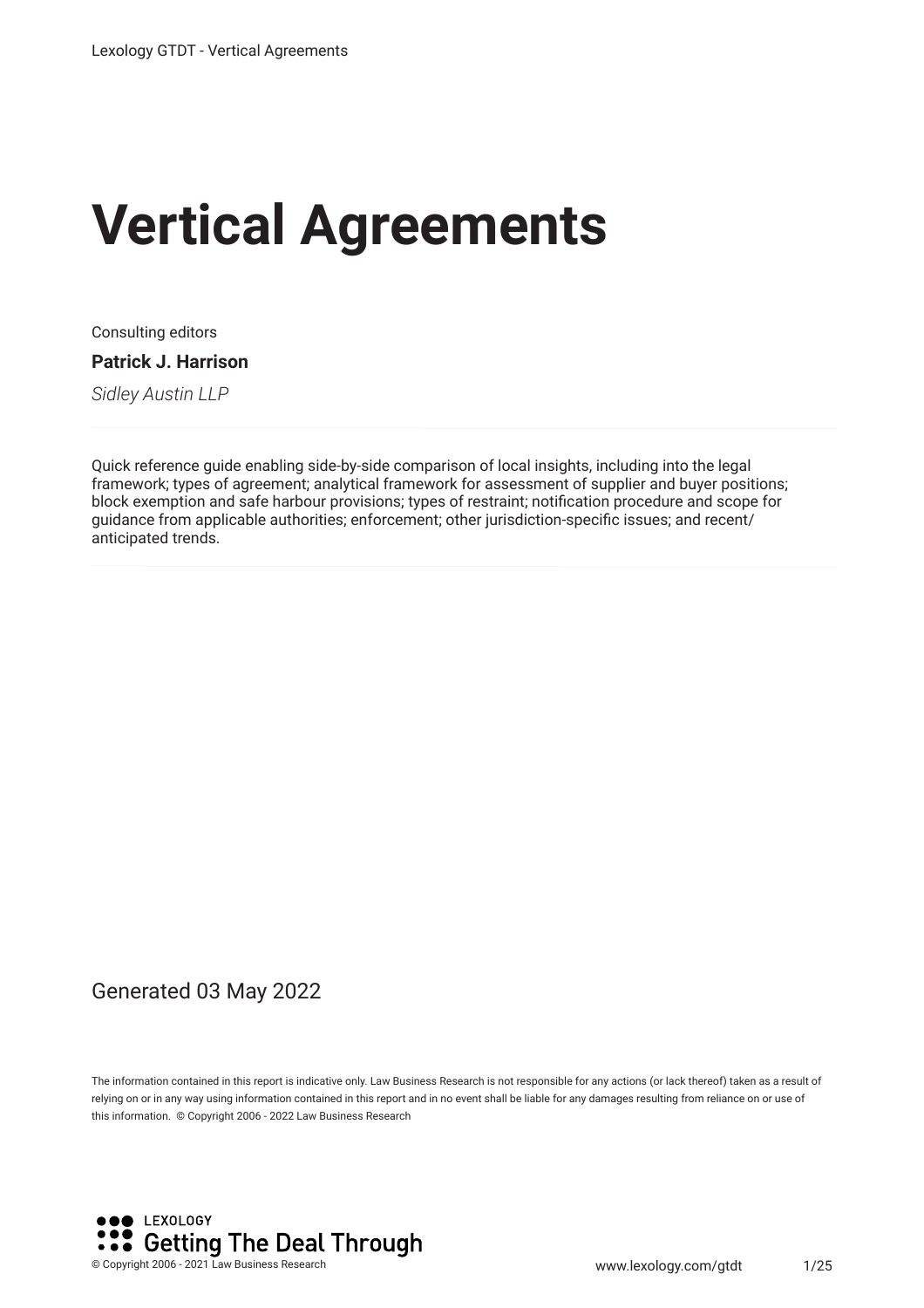# **Table of contents**

#### **LEGAL FRAMEWORK**

**Antitrust law Types of vertical restraint**

**Legal objective**

**Responsible authorities**

**Jurisdiction**

**Agreements concluded by public entities**

**Sector-specifc rules**

**General exceptions**

#### **TYPES OF AGREEMENT**

**Agreements Parent and related-company agreements Agent–principal agreements Intellectual property rights**

#### **ANALYTICAL FRAMEWORK FOR ASSESSMENT**

**Framework Market shares**

#### **BLOCK EXEMPTION AND SAFE HARBOUR**

**Function**

#### **TYPES OF RESTRAINT**

**Assessment of restrictions**

**Relevant decisions**

**Suppliers**

**Restrictions on territory**

**Restrictions on customers**

**Restrictions on use**

**Restrictions on online sales**

**Selective distribution systems**

**Other restrictions**

#### **NOTIFICATION**

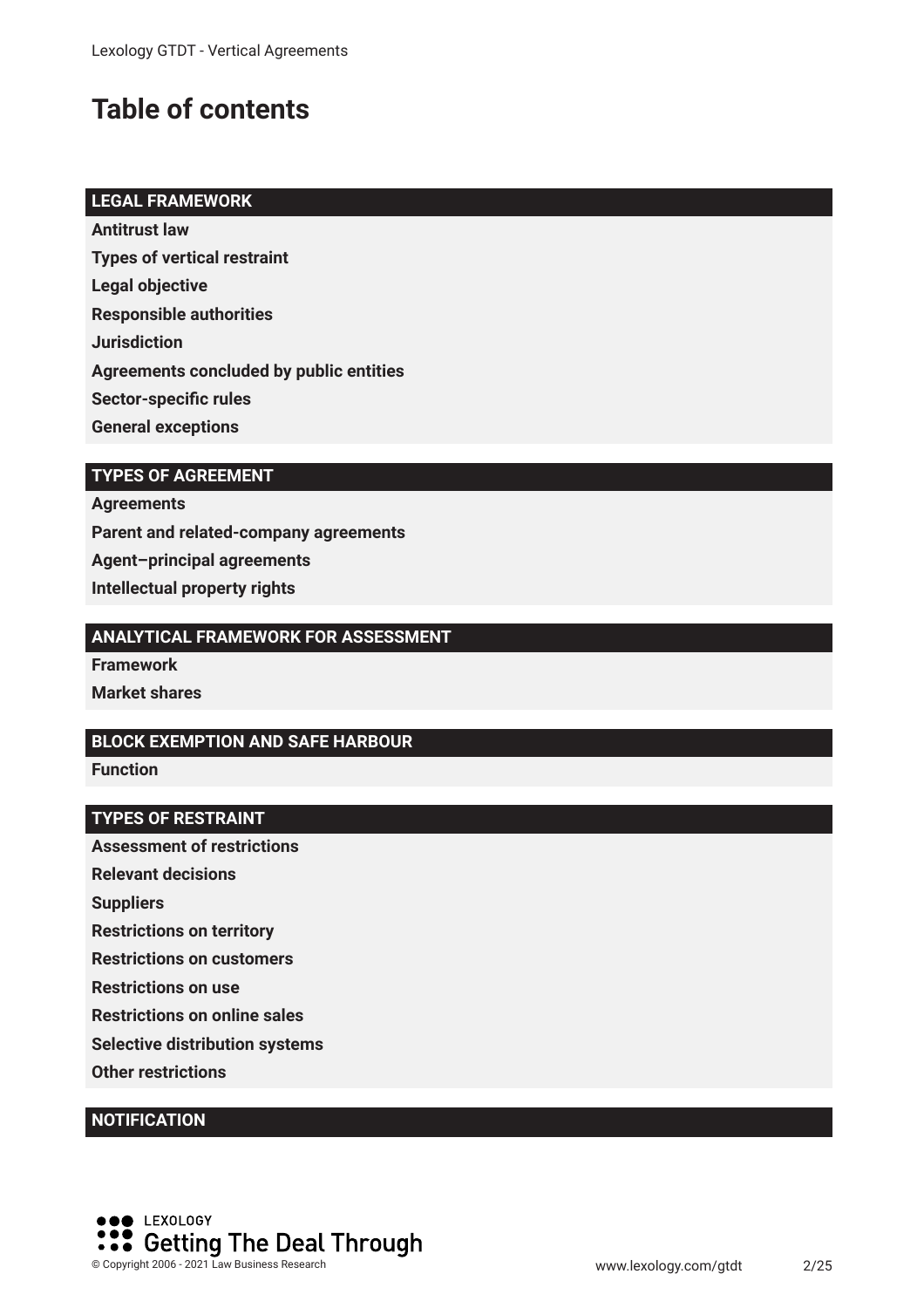**Notifying agreements**

**Authority guidance**

#### **ENFORCEMENT**

**Complaints procedure for private parties**

**Regulatory enforcement**

**Investigative powers of the authority**

**Private enforcement**

#### **OTHER ISSUES**

**Other issues**

#### **UPDATE AND TRENDS**

**Recent developments**

**Anticipated developments**

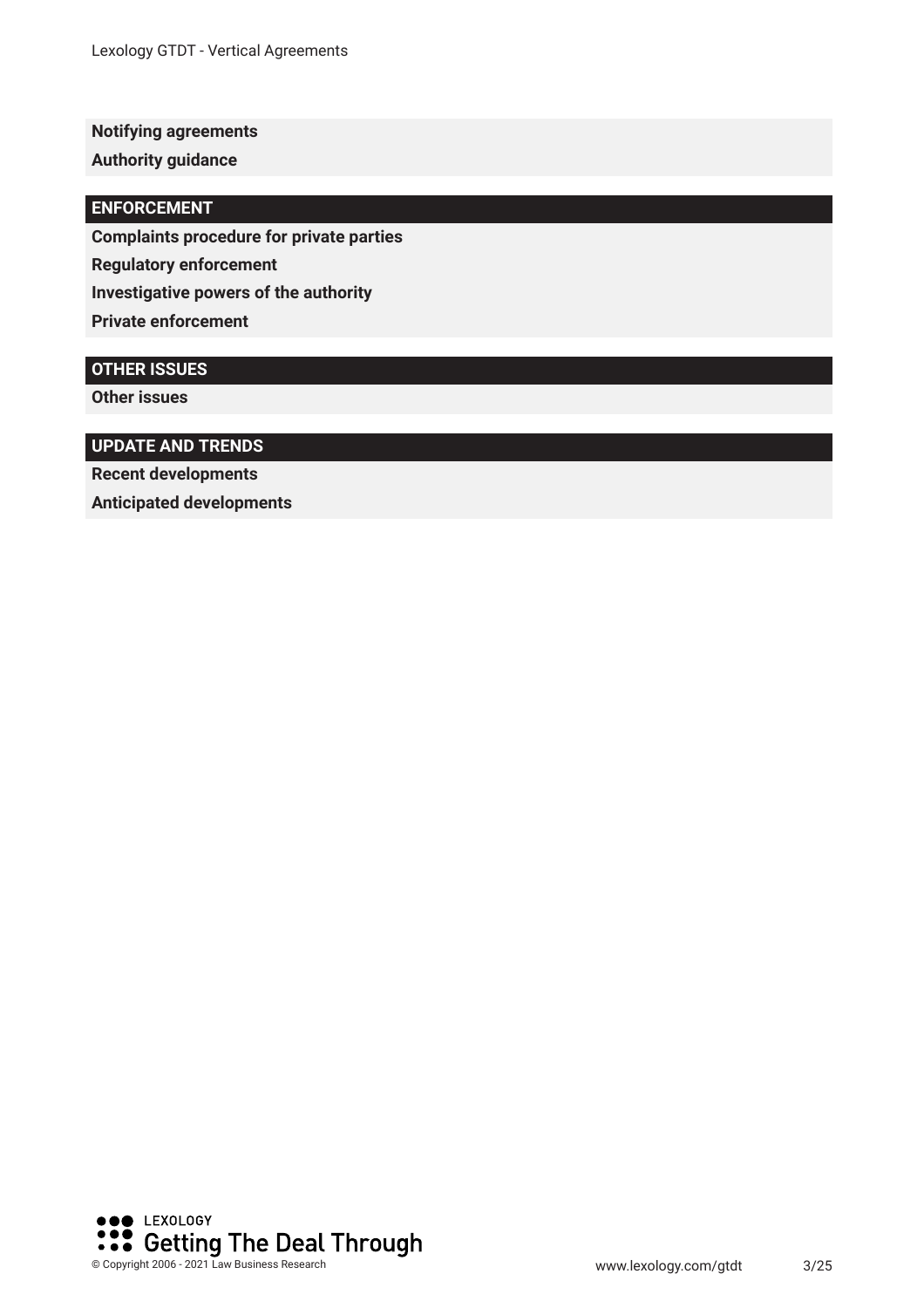### **Contributors**

#### Spain



**Pedro Callol** pedro.callol@callolcoca.com *Callol, Coca & Asociados*



**Manuel Cañadas** manuel.canadas@callolcoca.com *Callol, Coca & Asociados*



**Laura Moya** laura.moya@callolcoca.com *Callol, Coca & Asociados*



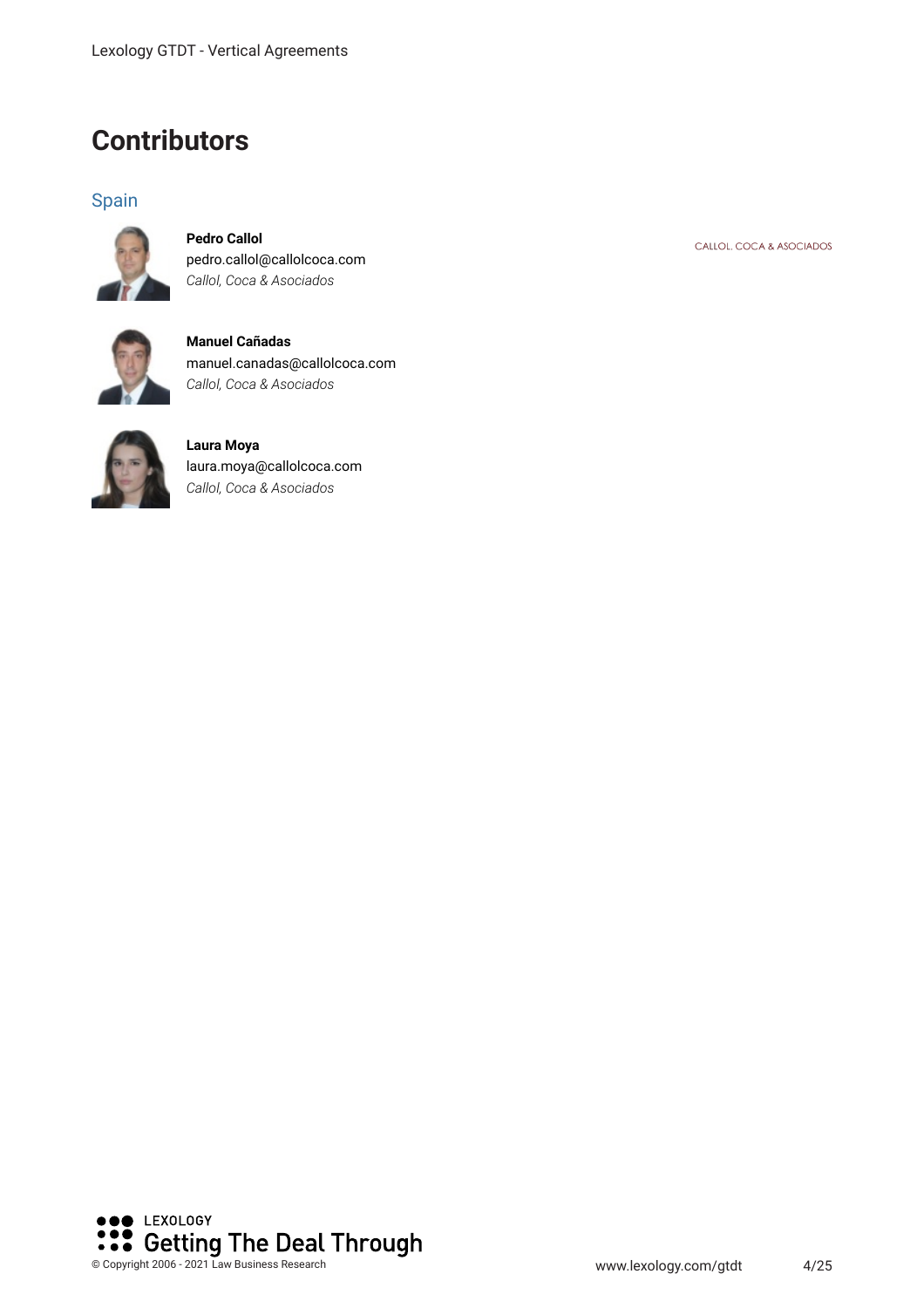#### **LEGAL FRAMEWORK**

#### **Antitrust law**

What are the legal sources that set out the antitrust law applicable to vertical restraints?

The legal sources that set out the law applicable to vertical restraints in Spain are Law 15/2007 of 3 July 2007 for Defence of Competition Act (LDC), Royal Decree 261/2008 of 22 February 2008, approving the Defence of Competition Regulation (RDC), and Law 3/2013 of 4 June 2013, creating the National Markets and Competition Commission (Law 3/2013).

*Law stated - 26 April 2022*

#### **Types of vertical restraint**

List and describe the types of vertical restraints that are subject to antitrust law. Is the concept of vertical restraint defned in the antitrust law?

Spanish law does not defne the concept of vertical restraints. Nonetheless, the following are the types of vertical restraints as accepted by the administrative practice of competition authorities and case law of the courts:

- resale price maintenance: agreements or concerted practices having as their direct or indirect object the establishment of a fxed minimum resale price or a fxed minimum price level to be observed by the buyer;
- exclusive supply: where the supplier is required to exclusively or mainly distribute the products to only one purchaser;
- networks of exclusive agreements causing foreclosure in the market downstream;
- exclusive customer allocation: the supplier agrees to sell its products to only one distributor for resale to a particular group of customers;
- selective distribution: distribution systems based on qualitative criteria;
- single branding: agreements that have as their main element that the buyer is obliged or induced to exclusively or mainly sell products from a single brand;
- tying arrangements: situations where customers that purchase one product are also required to purchase another distinct product from the same supplier or from someone designated by the latter;
- category management: agreements whereby a distributor entrusts the supplier with the marketing of a category of products, including in general not only the supplier's products, but also the products of its competitors; and
- franchising: agreements containing licences of intellectual property rights related in particular to trademarks or signs and know-how for the use and distribution of goods or services.

*Law stated - 26 April 2022*

#### **Legal objective**

Is the only objective pursued by the law on vertical restraints economic, or does it also seek to promote or protect other interests?

The objective of Spanish competition law is the effective protection and promotion of competition.

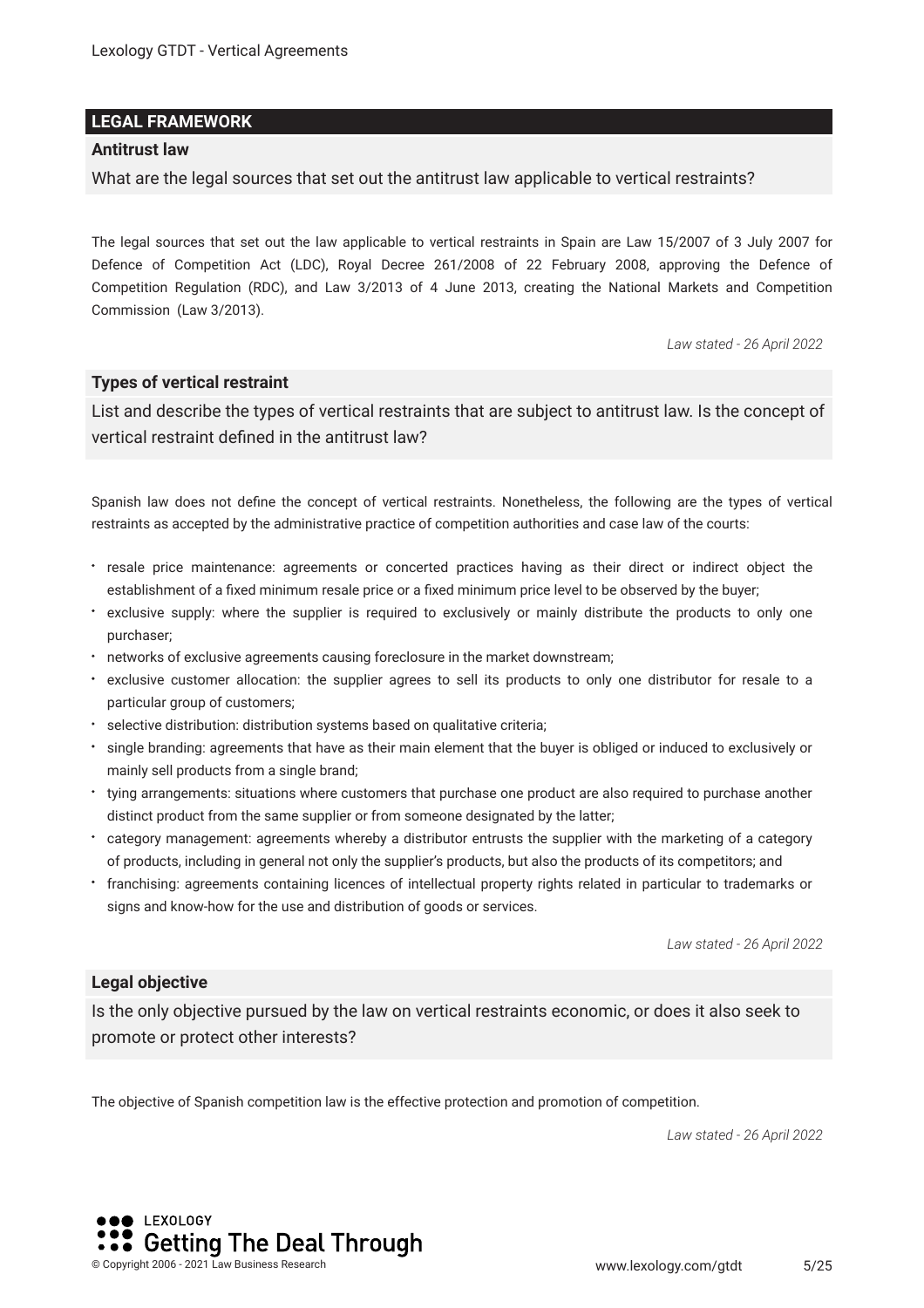#### **Responsible authorities**

Which authority is responsible for enforcing prohibitions on anticompetitive vertical restraints? Where there are multiple responsible authorities, how are cases allocated? Do governments or ministers have a role?

The functions of the National Markets and Competition Commission (CNMC) are to guarantee, preserve and promote the correct functioning, transparency and existence of effective competition. For the purposes of the foregoing, the CNMC shall exercise its functions throughout the Spanish territory and in relation to all markets and economic sectors, including enforcement of the law on vertical restraints.

According to Law 1/2002 of 21 February 2002 on coordination of the jurisdictions of the State and the Autonomous Communities in the feld of defence of competition , regional competition authorities will be responsible for exercising their powers in their territory when a business conduct alters or may alter free competition within the scope of the respective region. The exercise of their functions is restricted to conducts having an impact in the region where the relevant regional authority acts. The CNMC maintains a close collaboration with the regional competition authorities, with the objective of improving the application of antitrust regulation through the reciprocal exchange of information.

*Law stated - 26 April 2022*

#### **Jurisdiction**

What is the test for determining whether a vertical restraint will be subject to antitrust law in your jurisdiction? Has the law in your jurisdiction regarding vertical restraints been applied extraterritorially? Has it been applied in a pure internet context and if so, what factors were deemed relevant when considering jurisdiction?

Vertical restraints will be subject to antitrust law in Spain if they have effect in all or parts of the Spanish territory.

As a general rule, Spanish competition authorities do not apply the law extraterritorially. This could in theory happen, however, if a given conduct not performed in Spain has effects in Spain.

At a national level, the CNMC has investigated, or is currently doing so, large technology companies and online platforms. In 2021, the CNMC:

- Initiated an antitrust investigation against Apple and Amazon for possible anticompetitive practices in the sectors of Internet sales of electronic products and the provision of marketing services to third-party retailers through online platforms in Spain. More specifcally, Apple and Amazon would have signed an agreement including possible restraints on the Amazon website in Spain regarding (1) the retail sale of Apple products by third parties, (2) advertising of competing Apple products and certain campaigns directed at Apple customers by Amazon and (3) other commercial restrictions.
- Closed infringement proceedings initiated against Google and El Tenedor for alleged conduct related to Google's search engine and Google Maps' online reservation system contrary to articles 1 and 2 of the Spanish Competition Act. Google and La Fourchette (the parent company of El Tenedor and member of the TripAdvisor group) announced a partnership allowing consumers to book restaurants directly online without leaving Google's search engine or Google Maps. The partnership covered several European countries and was aimed at integrating a reservation 'button' for tables offered by El Tenedor in the search engine. The Spanish restaurant that fled the complaint argued that Google was prioritising El Tenedor's reservation system in Google Maps. The CNMC considered that Google's treatment of El Tenedor and the restaurant concerned does not constitute

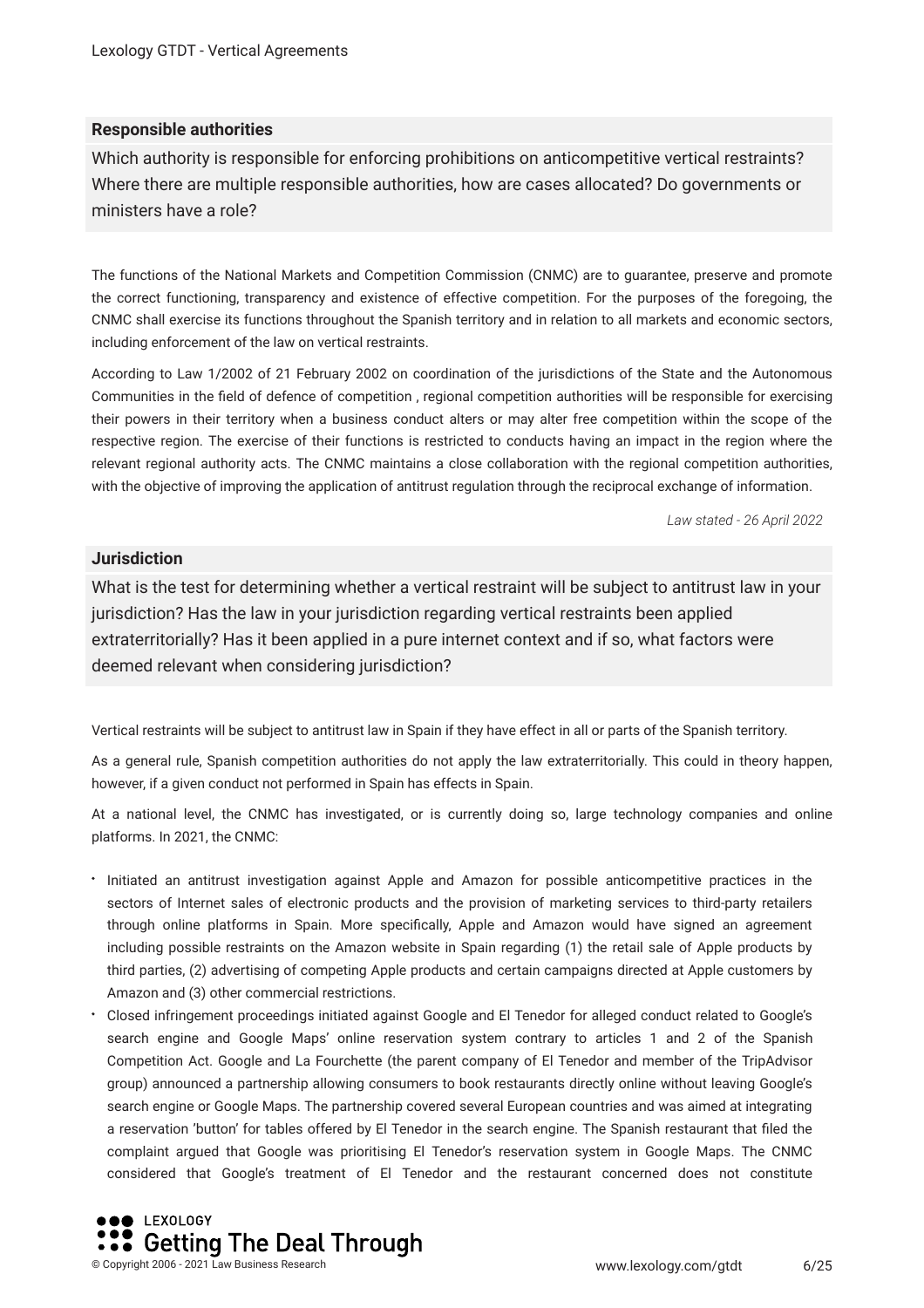discrimination, since it did not fnd any indication that the links to the business' tabs that appear in the search results are displayed in a discriminatory manner.

- Closed an investigation and decided not to initiate infringement proceedings against food delivery platforms that had exclusivity agreements with restaurants that could imply anticompetitive vertical restrictions. Finally, the CNMC did not fnd any evidence that the agreements in question restricted competition, individually or by cumulative parallel effect, since (1) the exclusivity clauses had a limited duration (up to 18 months), (2) the number of restaurants adhering to exclusivity clauses was limited (up to 35 per cent for each platform) and (3) only 10 per cent of the total market was covered by exclusivity agreements. Consequently, the CNMC concluded that the exclusivity clauses considered were not likely to have a signifcant appreciable foreclosure effect based on the conditions of the market.
- Published a study on the online advertising sector in Spain analysing the competition conditions in the relevant markets. The CNMC concluded that (1) there is a high concentration level (it estimates that Google and Facebook have more than 70 per cent of the market revenue), (2) there are opacity and lack of transparency problems for advertisers (in relation to when their ads appear) and publishers (in relation to which advertisers appear on certain visits to their website) and (3) horizontal and vertical integration of platforms (especially in the case of Google) entails a risk of leveraging or self-preferencing. In order to address the identifed competition problems, the CNMC recommends applying competition law as a priority, complemented with the regulation on digital platforms, and with the institutional cooperation of all the agents involved.

*Law stated - 26 April 2022*

#### **Agreements concluded by public entities**

To what extent does antitrust law apply to vertical restraints in agreements concluded by public entities?

Competition law applies to conduct with an impact in the market, including the conduct of state-owned or public entities. In the decision of 6 October 2011 (case S/0167/09, Productores de Uva y Vinos de Jerez) the CNMC expressly declared, for the frst time, that public entities can breach competition law when they facilitate an agreement or a conduct contrary to competition law.

Also, the regional authorities have occasionally prosecuted public entities. The Catalan Authority adopted the decision of 24 November 2014 (case 40/2011, Servicios funerarios del Llobregat) where it fned the City Council of L'Hospitalet de Llobregat for the conclusion of agreements consisting of reserving the transfer of corpses from hospitals to a specifc funeral services company. Therefore, antitrust law also applies as a general principle to vertical restraints concluded by public entities.

*Law stated - 26 April 2022*

#### **Sector-specifc rules**

Do particular laws or regulations apply to the assessment of vertical restraints in specifc sectors of industry (motor cars, insurance, etc)? Please identify the rules and the sectors they cover.

Generally, the LDC establishes that conduct that fulfls the requirements of the EU block exemption regulations is also exempted under the LDC.

Royal Decree-law 4/2013, of 22 February, of support measures to entrepreneurs and to promote growth and employment , includes a number of measures to promote competition. In particular, it establishes a maximum duration of one year (annually extendable for a maximum of three years) for contracts between petrol companies and service

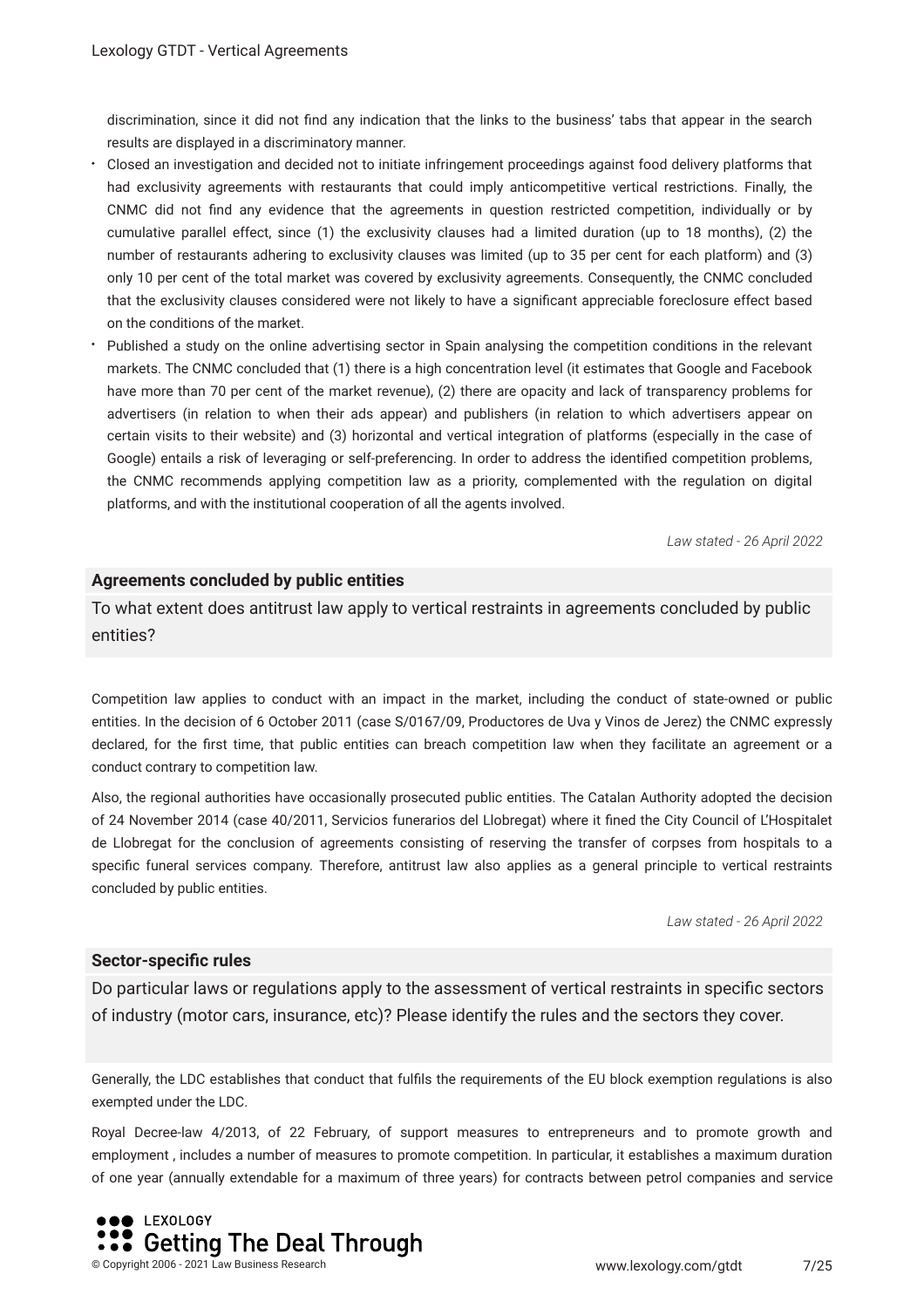stations. Moreover, petrol companies can no longer recommend resale prices in the supply agreements with service stations; and petrol companies with a market share above 30 per cent cannot sign new exclusive supply agreements in those regions where the 30 per cent market share is exceeded.

*Law stated - 26 April 2022*

#### **General exceptions**

Are there any general exceptions from antitrust law for certain types of agreement containing vertical restraints? If so, please describe.

There are two types of exceptions, which do not appreciably restrict competition:

- if the aggregate market share held by (competing) parties to an agreement does not exceed 10 per cent of any of the relevant markets affected by the agreement; or
- if the market share held by (non-competing) parties to an agreement does not exceed 15 per cent on any of the relevant markets affected by the agreement.

The second threshold would be the de minimis threshold applicable to vertical restraints.

When competition is restricted by the cumulative effect of parallel agreements, these market share limits are lowered to 5 per cent. A cumulative effect will not be found to exist if less than 30 per cent of the relevant market is covered by parallel networks of agreements.

Vertical restraints are not exempted under the above rules if they have as their object certain 'hard-core' restrictions similar to those listed in the Commission Notice on agreements of minor importance that do not appreciably restrict competition under article 81(1) of the Treaty establishing the European Community (2001/C 368/07).

In any event, the following agreements (to the extent that they contain a vertical or other restraint) are not considered to be of minor importance, regardless of the market size covered by the agreement:

- agreements including holders or benefciaries of exclusive rights; and
- agreements involving companies present in relevant markets in which more than 50 per cent of the market is covered by parallel networks of vertical agreements having similar effects.

Finally, the CNMC may declare that article 1.1 LDC is not applicable to agreements that, although not meeting the above criteria for being considered de minimis, are not of sufficient importance to significantly restrict competition in light of their economic and legal context.

*Law stated - 26 April 2022*

#### **TYPES OF AGREEMENT**

#### **Agreements**

Is there a defnition of 'agreement' – or its equivalent – in the antitrust law of your jurisdiction?

Not in the applicable statutes. However, case law has developed a wide concept of agreement to include the general concept of meeting of minds or concurrence of wills, much in line with EU competition law. Arguably, the concept may be even wider under Spanish law than under EU competition law, as conscious parallelism is also included as conduct

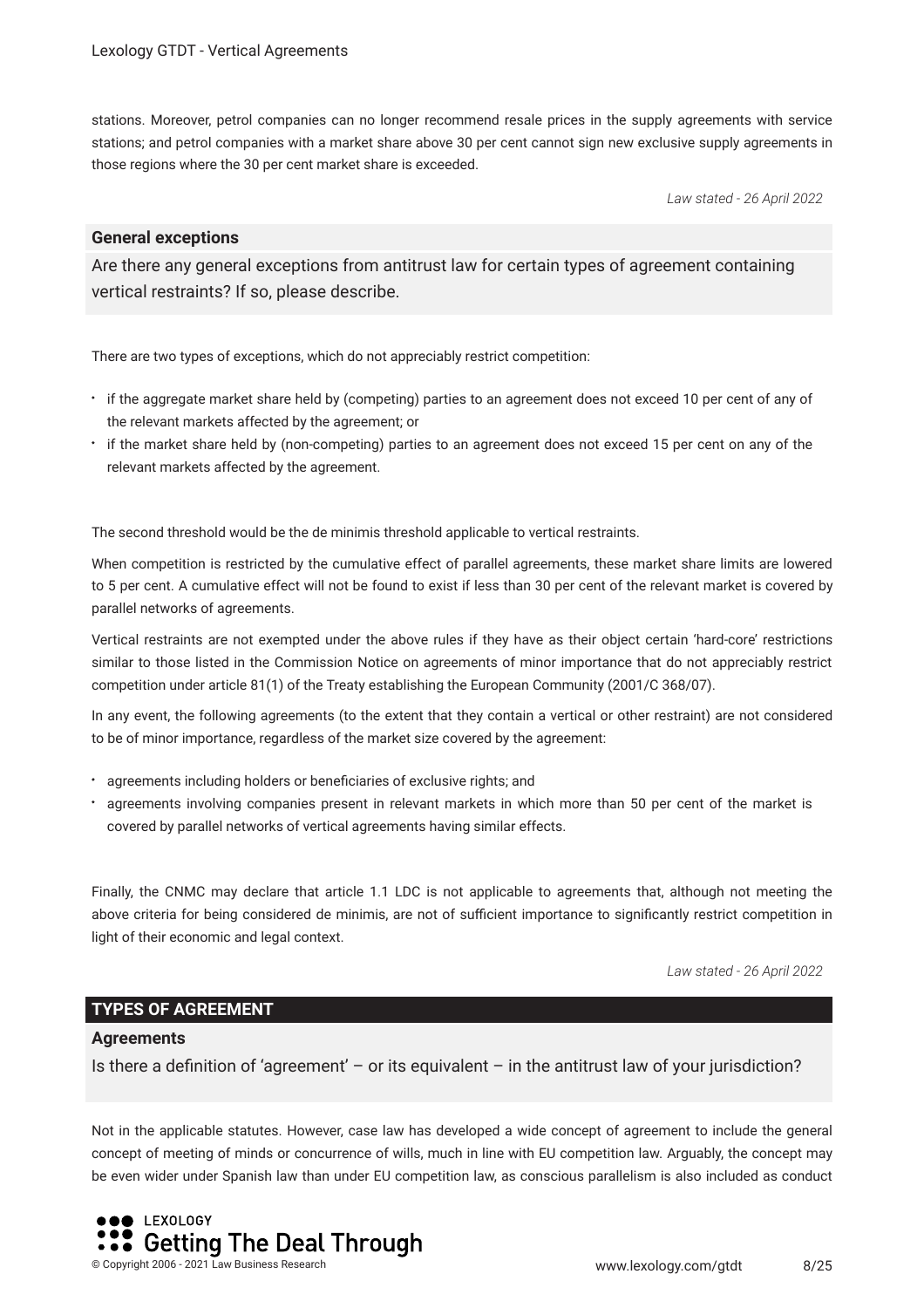enabling characterisation under article 1 of the Law on the Defence of Competition (LDC).

*Law stated - 26 April 2022*

In order to engage the antitrust law in relation to vertical restraints, is it necessary for there to be a formal written agreement or can the relevant rules be engaged by an informal or unwritten understanding?

The existence of a formal written agreement is not necessary for antitrust law to apply. Any kind of agreement or informal or unwritten understanding is subject to competition law.

*Law stated - 26 April 2022*

#### **Parent and related-company agreements**

In what circumstances do the vertical restraints rules apply to agreements between a parent company and a related company (or between related companies of the same parent company)?

The LDC does not contemplate any rule related to the vertical restraints applying to agreements between a parent company and a related company. Vertical restraints between companies of the same company group are not caught by the LDC. Conversely, vertical restraints between related companies that do not have common control are caught by the law on vertical restraints.

Much as under EU law, there is a general presumption that when a parent company directly or indirectly owns 100 per cent of the shares of its subsidiary and the latter infringes any competition regulation, the parent company has been able to exercise 'decisive infuence' over the conduct of its subsidiary. Below a 100 per cent direct or indirect shareholding, whether two companies are related will depend on the particular circumstances of each case.

*Law stated - 26 April 2022*

#### **Agent–principal agreements**

In what circumstances does antitrust law on vertical restraints apply to agent–principal agreements in which an undertaking agrees to perform certain services on a supplier's behalf for a sales-based commission payment?

Agent–principal agreements are not subject to the LDC when the agent does not bear any risks in relation to the agreements concluded or negotiated on behalf of the principal and in relation to market-specifc investments for that feld of activity.

*Law stated - 26 April 2022*

Where antitrust rules do not apply (or apply differently) to agent-principal relationships, is there guidance (or are there recent authority decisions) on what constitutes an agent–principal relationship for these purposes?

Guidance in this area can be taken from EU law on the point, following the general legal reference under the LDC to EU competition law exemption regulations. The National Markets and Competition Commission (CNMC) in its decision of 30 July 2009 (case 652/08 Repsol/Cepsa/BP ) established that, from the point of view of competition law, there are

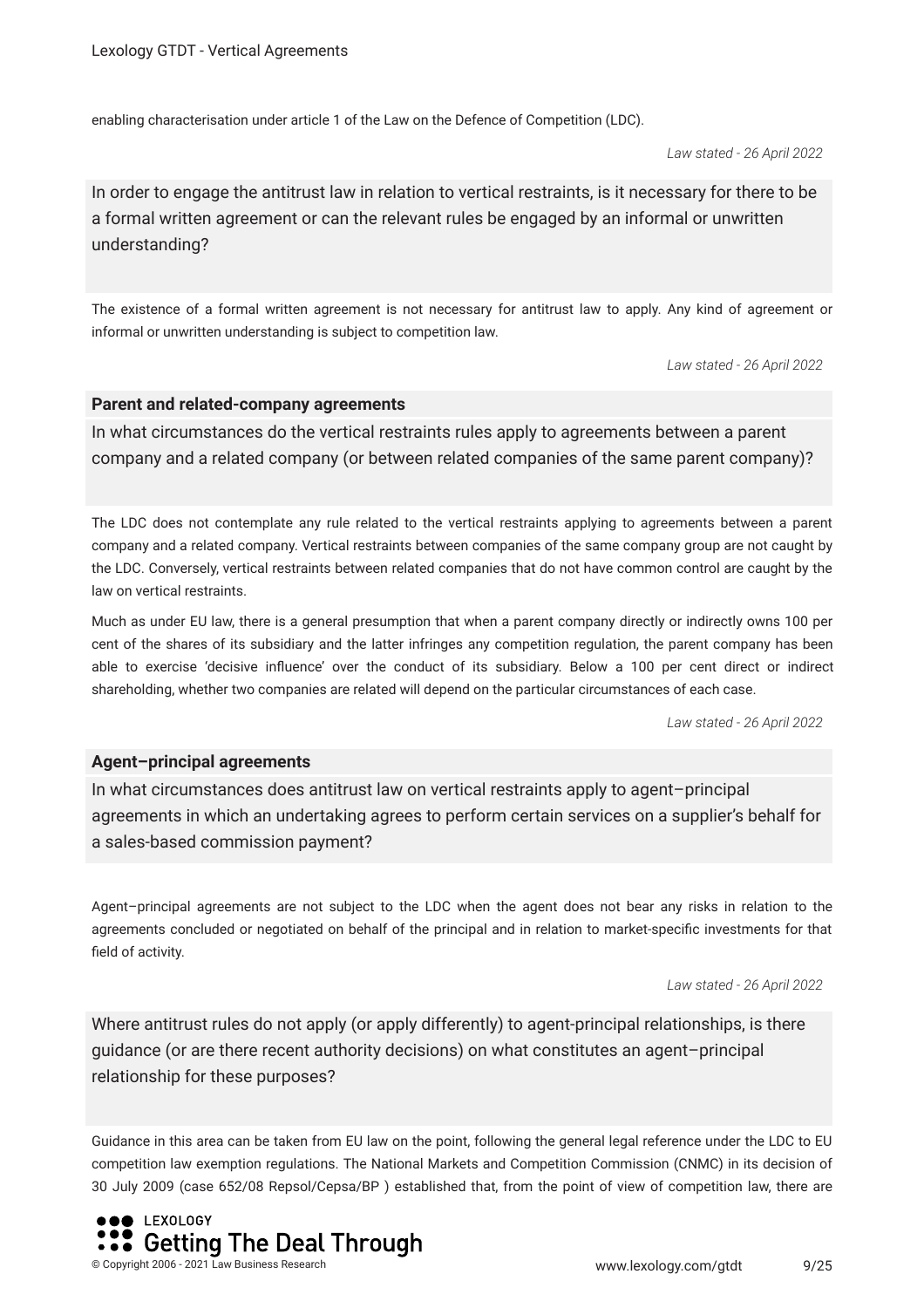two categories of agency contracts. On the one hand, 'non-genuine agency contracts' in the fuel sector are distribution contracts; on the other hand, the LDC does not apply to 'genuine agency contracts'.

*Law stated - 26 April 2022*

#### **Intellectual property rights**

Is antitrust law applied differently when the agreement containing the vertical restraint also contains provisions granting intellectual property rights (IPRs)?

The safe harbour is only applicable to the licence directly related to the use, sale or resale of goods and services when those intellectual property rights provisions do not constitute the primary object of the agreement.

*Law stated - 26 April 2022*

#### **ANALYTICAL FRAMEWORK FOR ASSESSMENT**

#### **Framework**

Explain the analytical framework that applies when assessing vertical restraints under antitrust law.

Law 15/2007 of 3 July 2007 on the Defence of Competition (LDC) (article 1.1) prohibits vertical agreements between two or more parties which have the object or the effect of preventing, restricting or distorting competition within the national market. Moreover, some vertical restraints are considered unlawful per se when they contain hardcore restrictions such as price fxing (retail price maintenance), non-competition clauses for a duration of more than fve years or the restriction of passive sales.

Pursuant to article 1.3 LDC, the prohibition contained in article 1.1 LDC shall not apply to agreements:

- generating efciency gains by contributing to improving production or distribution, or to promoting technical or economic progress;
- from which consumers must obtain a fair share of these efficiency gains;
- that do not impose on the undertakings concerned any vertical restraints not essential for reaching the sought efficiency benefits; and
- that do not allow the participating companies to eliminate competition with regard to a substantial part of the considered products or services.

The criteria contained in article 1.3 LDC are almost identical to those contained in article 101.3 of the TFEU.

In addition, as pointed out above, article 1.4 LDC provides that the prohibition foreseen in article 1.1 shall not apply to the agreements or collective recommendations meeting the criteria of any EU block exemption regulation, which, in the case of vertical restraints, is Commission Regulation (EU) No 330/2010, on the application of article 101.3 of the Treaty of the Functioning of the European Union to categories of vertical agreements and concerted practices (the Vertical Block Exemption).

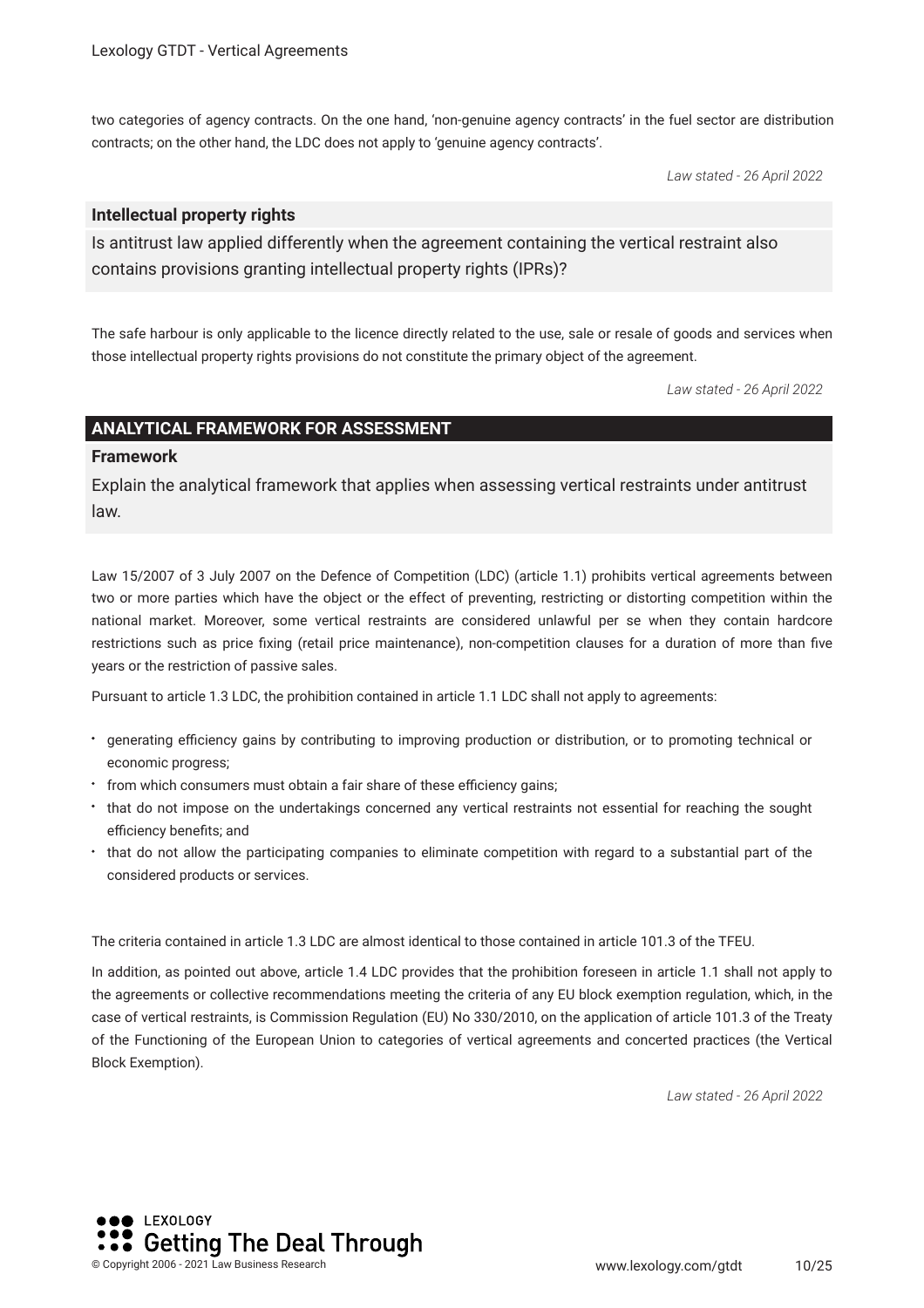#### **Market shares**

To what extent are supplier market shares relevant when assessing the legality of individual restraints? Are the market positions and conduct of other suppliers relevant? Is it relevant whether certain types of restriction are widely used by suppliers in the market?

Article 1.4 LDC refers directly to the Vertical Block Exemption, incorporating its text into national competition law. The Vertical Block Exemption establishes that the exemption foreseen applies when the market share held by the supplier does not exceed 30 per cent of the relevant market in which it sells the contract goods or services.

However, outside the scope of the Vertical Block Exemption, the vertical agreements should be analysed individually according to the rules contained in article 1.3 LDC.

*Law stated - 26 April 2022*

To what extent are buyer market shares relevant when assessing the legality of individual restraints? Are the market positions and conduct of other buyers relevant? Is it relevant whether certain types of restriction are widely used by buyers in the market?

Article 1.4 LDC refers directly to the Vertical Block Exemption, which establishes that the exemption foreseen applies when the market share held by the buyer does not exceed 30 per cent of the relevant market in which it purchases the contract goods or services.

However, outside the scope of the Vertical Block Exemption, vertical agreements should be analysed individually pursuant to the article 1.3 LDC framework.

*Law stated - 26 April 2022*

#### **BLOCK EXEMPTION AND SAFE HARBOUR**

#### **Function**

Is there a block exemption or safe harbour that provides certainty to companies as to the legality of vertical restraints under certain conditions? If so, please explain how this block exemption or safe harbour functions.

Pursuant to article 1.4 of the Law on the Defence of Competition (LDC), the Vertical Block Exemption to vertical restraints is applicable in Spain.

Consequently, the safe harbour or the block exemption of restrictive agreements is subject to market share thresholds. In other words, the safe harbour applies when the market share held by the supplier does not exceed 30 per cent of the relevant market in which it sells the contract goods or services, and the market share held by the buyer does not exceed 30 per cent of the relevant market on which it purchases the contract goods or services. This safe harbour does not apply in the case of hardcore restraints, in which case the parties can seek to be covered under the exemption provided for in article 1.3 LDC. For these purposes, the case law and guidance of the Spanish courts and agencies, the European Commission guidelines and practice, and the case law of the European courts are of relevance.

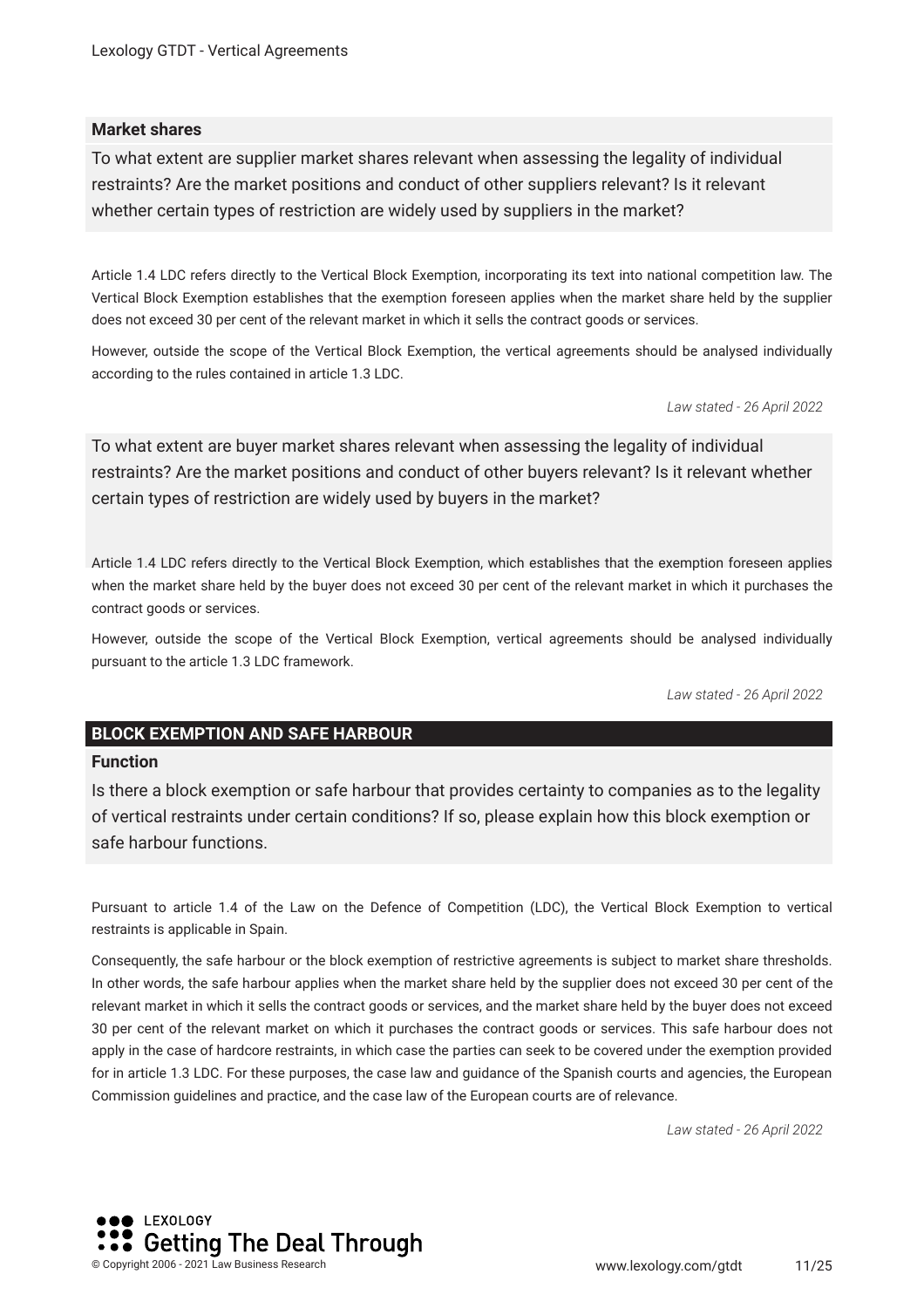#### **TYPES OF RESTRAINT**

#### **Assessment of restrictions**

How is restricting the buyer's ability to determine its resale price assessed under antitrust law?

Resale price maintenance is, according to the National Markets and Competition Commission (CNMC), one of the most damaging modalities for the maintenance of competition in the market and is considered as a per se restriction of competition (decision of 29 February 2008 in case 647/08, Distribuciones Damm ).

However, taking into account the very low market share of the supplier (decision of 3 December 2009 in case 0105/08, El Corral de las Flamencas ) and the existence of an atomised market with no parallel networks of similar restraints (decision of 17 December 2010 in case S/0257/10, Natura Bissé Internacional , and decision of 17 July 2013 in case S/0417/12, Mantra ), the CNMC exceptionally considered the application of the de minimis rule.

Resale price maintenance can be executed by any means or devices which have as their object or effect the restriction of the distributor's freedom to set end prices. This may be done, for instance, by establishing the margin that dealers must offer to their respective agents (decision of 11 January 2012, case S/0154/09, Montesa Honda ); fxing maximum discount levels (decision of 5 October 2006 in case 599/06, Maquinaria agropecuaria ); prohibition of applying discounts (decision of 29 October 2019 in case S/0629/18, Asistencia Técnica Vaillant ) or by means of a fnalist strategy aimed at monitoring discounts applied by a distributor (decision of 19 October 2004 in case 619/04, Técnicas Ganaderas ).

The CNMC also considers minimum resale prices as an infringement of article 1 of the Law on the Defence of Competition (LDC) (decision of 2 November 2004 in case 578/04, EKO-AMA Mondáriz ).

The CNMC does not consider recommended resale prices as contrary to article 1 LDC (decision of 3 November 2008 in case 2765/07, Animales de compañía ). However, and depending on the specifc context and means employed, price recommendations have been considered by the CNMC as fixed resale prices. For instance, in the Repsol/Cepsa/BP case (decision of 30 July 2009 in case 652/07, Repsol/Cepsa/BP ), the CNMC fned three petrol companies for notifying recommended and maximum resale prices to petrol stations that were, in practice, applied as fxed retail prices. The CNMC relied on, inter alia, the following indicia:

- high compliance (in more than 80 per cent of the cases) with the suggested or maximum retail prices;
- reduction of incentives to apply discounts by reducing the retailers' margins; and
- the IT system communicating the suggested resale prices hampered in practice the ability of petrol stations to deviate from the suggested resale prices.

Regarding maximum resale prices, the CNMC considers this practice to be compliant with the LDC (decision of 30 November 1998 in case 389/96, Cervezas Mahou ).

In 2020, the CNMC adopted a decision with commitments accepted by Adidas to address the inclusion, in Adidas' franchising and selective distribution contracts, of conditions containing restrictions on internet sales and advertising, post-contractual non-competition obligations and restrictions on cross-selling (case S/DC/0631/18, Adidas ). This decision is an important landmark in the area of vertical restraints in online commerce in Spain. Regarding resale price maintenance on selective distributors and franchisees, the CNMC found that Adidas' recommended retail prices were not binding, so they were genuinely recommended prices.

Also in 2020, the CNMC opened an investigation into possible anticompetitive practices by ISDIN, S.A. The potential illegal conduct relates to the fxing of online resale prices (case S/0049/19, ISDIN ). According to the CNMC press release, in the current context, in which e-commerce plays a relevant role for retailers, this conduct could disincentivise

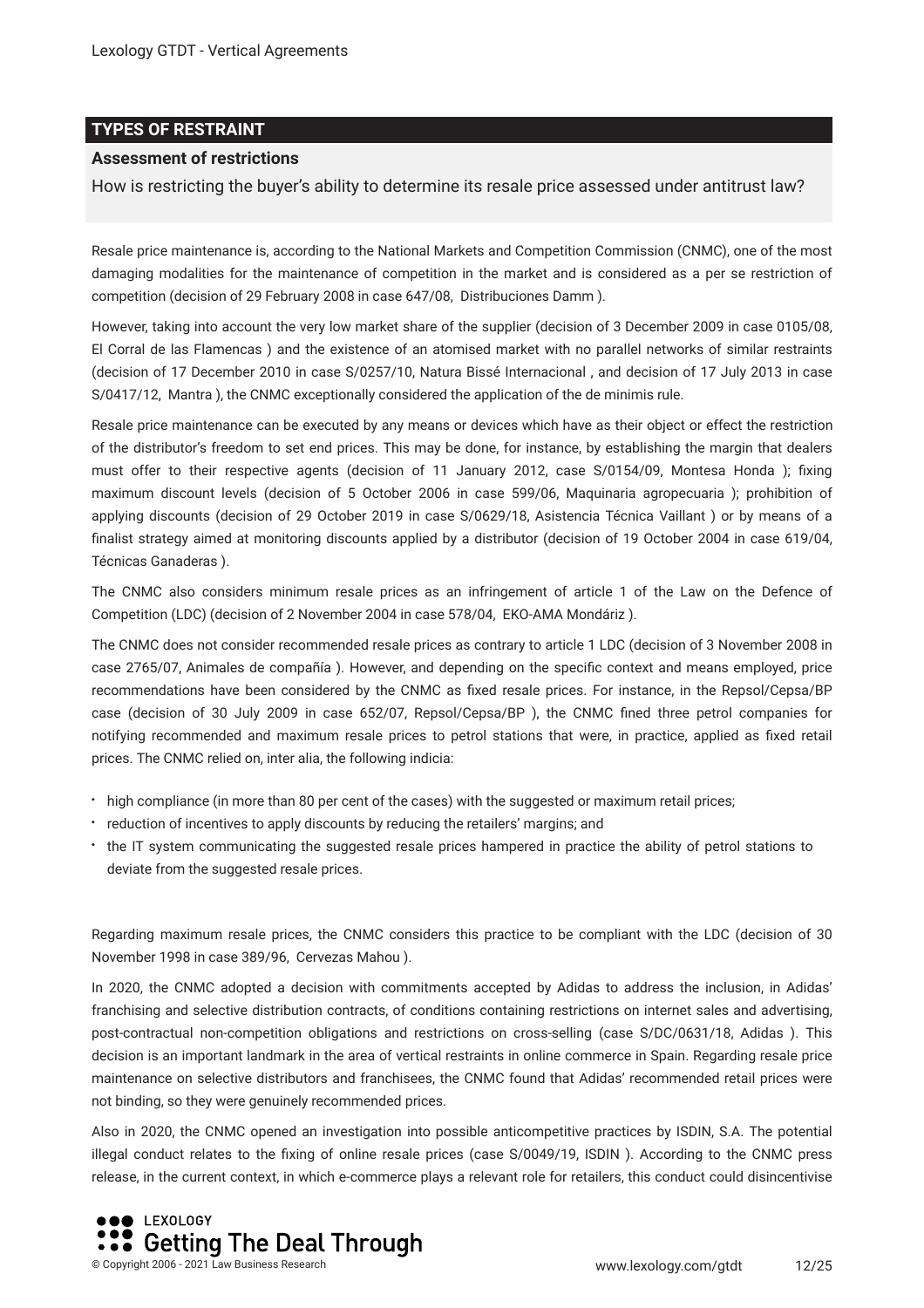retailers from marketing products online. The CNMC had access to certain information that allowed it to suspect that ISDIN, S.A. committed a violation of article 1 LDC and article 101 TFEU, involving resale price maintenance of skincare products, specifcally sunscreens. To date, the procedure is still ongoing.

*Law stated - 26 April 2022*

Have the authorities considered in their decisions or guidelines resale price maintenance restrictions that apply for a limited period to the launch of a new product or brand, or to a specifc promotion or sales campaign; or specifcally to prevent a retailer using a brand as a 'loss leader'?

Exceptions generally accepted under the Vertical Block Exemption and interpretative Commission guidelines will generally be followed in Spain.

The decision of the CNMC of 30 November 2008 (case 389/96, Cervezas Mahou ) contained an obiter dictum stating that vertical pricing can be accepted in certain cases such as those related to national campaigns carried out by the manufacturer, discounts or promotional sales. The CNMC points out in its decision to the judgment of the EU Court of Justice of 3 July 1985 (C-243/83, Binon/Agence et Messageries de la Presse ).

*Law stated - 26 April 2022*

#### **Relevant decisions**

Have decisions or guidelines relating to resale price maintenance addressed the possible links between such conduct and other forms of restraint?

The CNMC considered that the restriction caused by an exchange of confdential information was reinforced by parallel networks of quantitative selective distribution agreements and additional restrictions identifed in certain local markets in Spain, such as resale price maintenance agreements (between the manufacturers and their respective dealers) and agreements between each brand's dealers fxing the margin of their respective commercial agents (decision of 19 January 2012, case S/0280/10, Suzuki-Honda ).

Most-favoured nation clauses in vertical agreements have recently been considered in Spain, albeit not in a vertical restraints context, but in the context of article 102 TFEU and equivalent article 2 LDC (decision of 13 July 2017, case S/ DC/0567/15, Market studies in the pharmaceutical industry ) in a case related to the purchasing of data from pharmacies by dominant company IMS Health.

*Law stated - 26 April 2022*

Have decisions or quidelines relating to resale price maintenance addressed the efficiencies that can arguably arise out of such restrictions?

The CNMC has assessed, under the requirements contained in article 1.3 LDC, the efficiencies claimed by the participants in the framework of a resale price maintenance case. The CNMC has stated that the parties had to prove the nature of the efficiencies, the link between the resale price maintenance and the efficiencies, the absence of alternative measures to achieve such efficiencies and the transfer of those efficiencies to consumers. The CNMC finally dismissed the parties' defence (decision of 27 March 2012 in case S/0237/10, Motocicletas ).

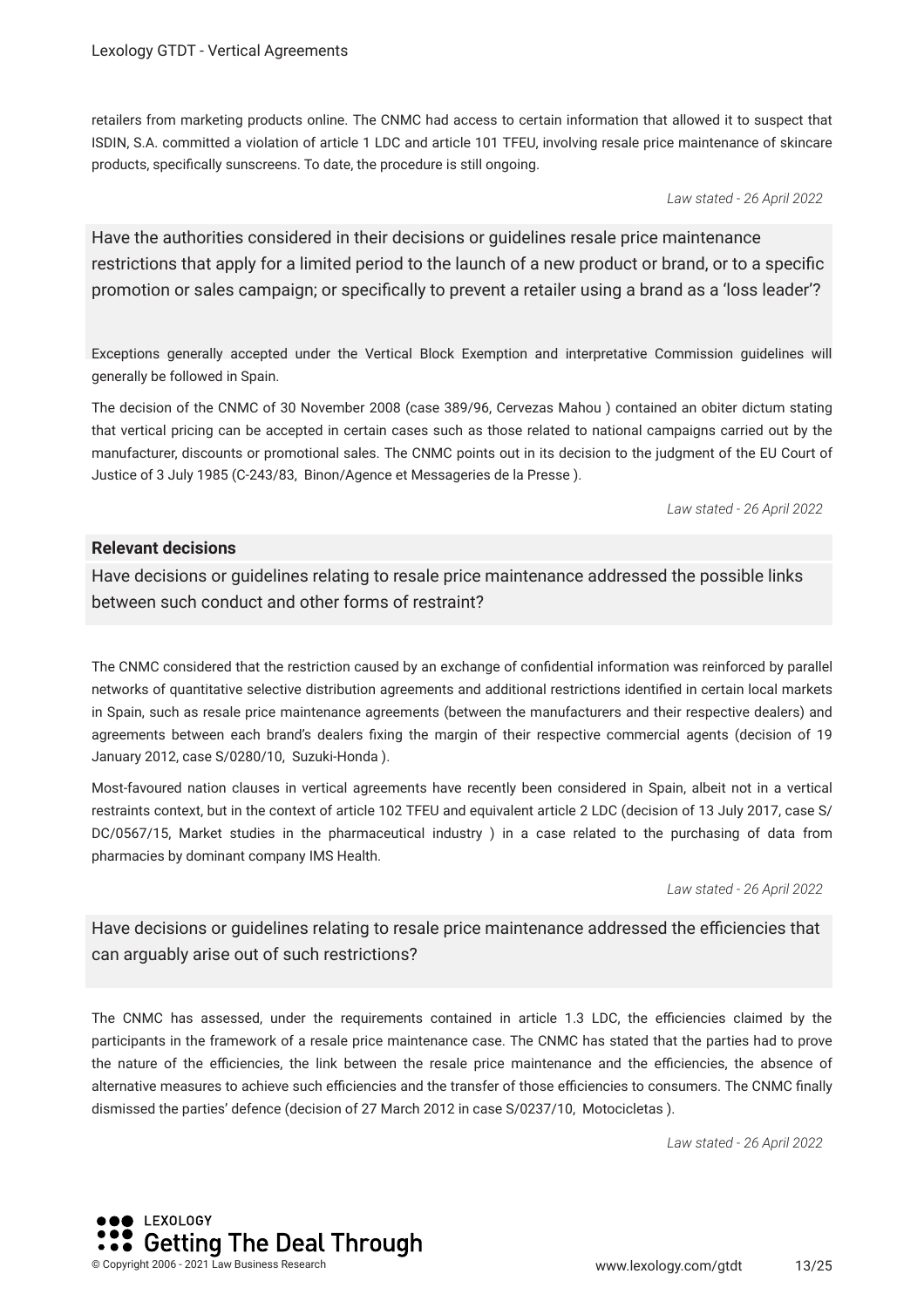Explain how a buyer agreeing to set its retail price for supplier A's products by reference to its retail price for supplier B's equivalent products is assessed.

The CNMC analyses these questions in accordance with the Vertical Block Exemption and the Vertical Guidelines. Generally, hub-and-spoke and equivalent agreements have been identifed as a potential source of concern by the CNMC study on relations between suppliers and distributors in the food sector.

*Law stated - 26 April 2022*

#### **Suppliers**

Explain how a supplier warranting to the buyer that it will supply the contract products on the terms applied to the supplier's most-favoured customer, or that it will not supply the contract products on more favourable terms to other buyers, is assessed.

Assessment of questions related to MFNs are analysed under the Vertical Block Exemption and the Vertical Guidelines, as well as under article 102 TFEU and its national equivalent, article 2 LDC, when applicable.

*Law stated - 26 April 2022*

Explain how a supplier agreeing to sell a product via internet platform A at the same price as it sells the product via internet platform B is assessed.

The CNMC analyses these questions in accordance with the Vertical Block Exemption and the Vertical Guidelines.

*Law stated - 26 April 2022*

Explain how a supplier preventing a buyer from advertising its products for sale below a certain price (but allowing that buyer subsequently to offer discounts to its customers) is assessed.

The CNMC analyses these questions in accordance with the Vertical Block Exemption and the Vertical Guidelines.

*Law stated - 26 April 2022*

Explain how a buyer's warranting to the supplier that it will purchase the contract products on terms applied to the buyer's most-favoured supplier, or that it will not purchase the contract products on more favourable terms from other suppliers, is assessed.

The CNMC analyses these questions in accordance with the Vertical Block Exemption and the Vertical Guidelines.

*Law stated - 26 April 2022*

#### **Restrictions on territory**

How is restricting the territory into which a buyer may resell contract products assessed? In what circumstances may a supplier require a buyer of its products not to resell the products in certain territories?

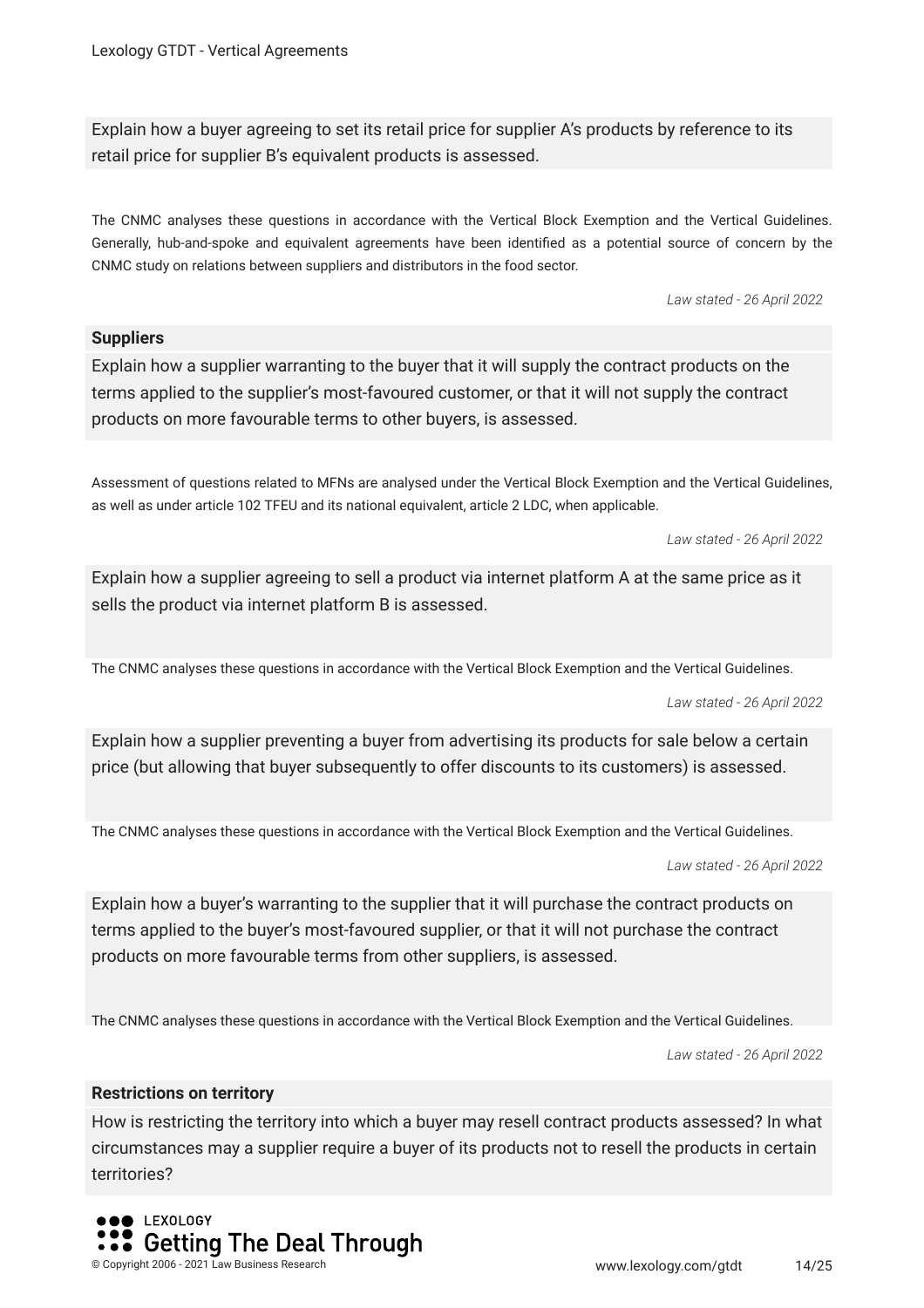The CNMC analyses these questions in accordance with the Vertical Block Exemption and the Vertical Guidelines.

*Law stated - 26 April 2022*

Have decisions or guidance on vertical restraints dealt in any way with restrictions on the territory into which a buyer selling via the internet may resell contract products?

The CNMC analyses these questions in accordance with the Vertical Block Exemption and the Vertical Guidelines, as well as the European Commission's positioning on geo-blocking in the framework of restrictions to commerce in the ecommerce sector, and the legislative initiative approved in such context.

*Law stated - 26 April 2022*

#### **Restrictions on customers**

Explain how restricting the customers to whom a buyer may resell contract products is assessed. In what circumstances may a supplier require a buyer not to resell products to certain resellers or end consumers?

The CNMC analyses these questions in accordance with the Vertical Block Exemption and the Vertical Guidelines.

*Law stated - 26 April 2022*

#### **Restrictions on use**

How is restricting the uses to which a buyer puts the contract products assessed?

The CNMC analyses these questions in accordance with the Vertical Block Exemption and the Vertical Guidelines. In Intersport (decision of 20 July 2004, case A 258/99), the CNMC required the amendment of one clause that prohibited the members of a sui generis franchise network from marketing their products via the internet using the Intersport brand. The CNMC fnally accepted a drafting allowing the members of the franchise to keep their own websites provided the design criteria fxed by the coordination body of the franchise were respected to ensure product quality standards. In another case the CNMC considered a commitments decision was appropriate (in its decision of 10 March 2016, case S/DC/0510/14, Food Service Project , related to franchising agreements). More specifcally, the franchisor designated and imposed on its franchisees all the products and services providers to be used (beyond what is necessary to protect the general image of the company) and fxed the prices to consumers. To successfully terminate the antitrust proceeding, the franchisor committed to modify the content of the franchising agreements (by specifying the products that had to be bought from the designated providers to protect the image of the franchise) as well as the documents of the management system of the franchisees (by fxing recommended or maximum prices and allowing the franchisees to fx their own prices), which the CNMC considered adequate to restore effective competition in the affected market.

*Law stated - 26 April 2022*

#### **Restrictions on online sales**

How is restricting the buyer's ability to generate or effect sales via the internet assessed?

In the antitrust proceeding against Adidas España, the CNMC has assessed online sales. Although the CNMC closed

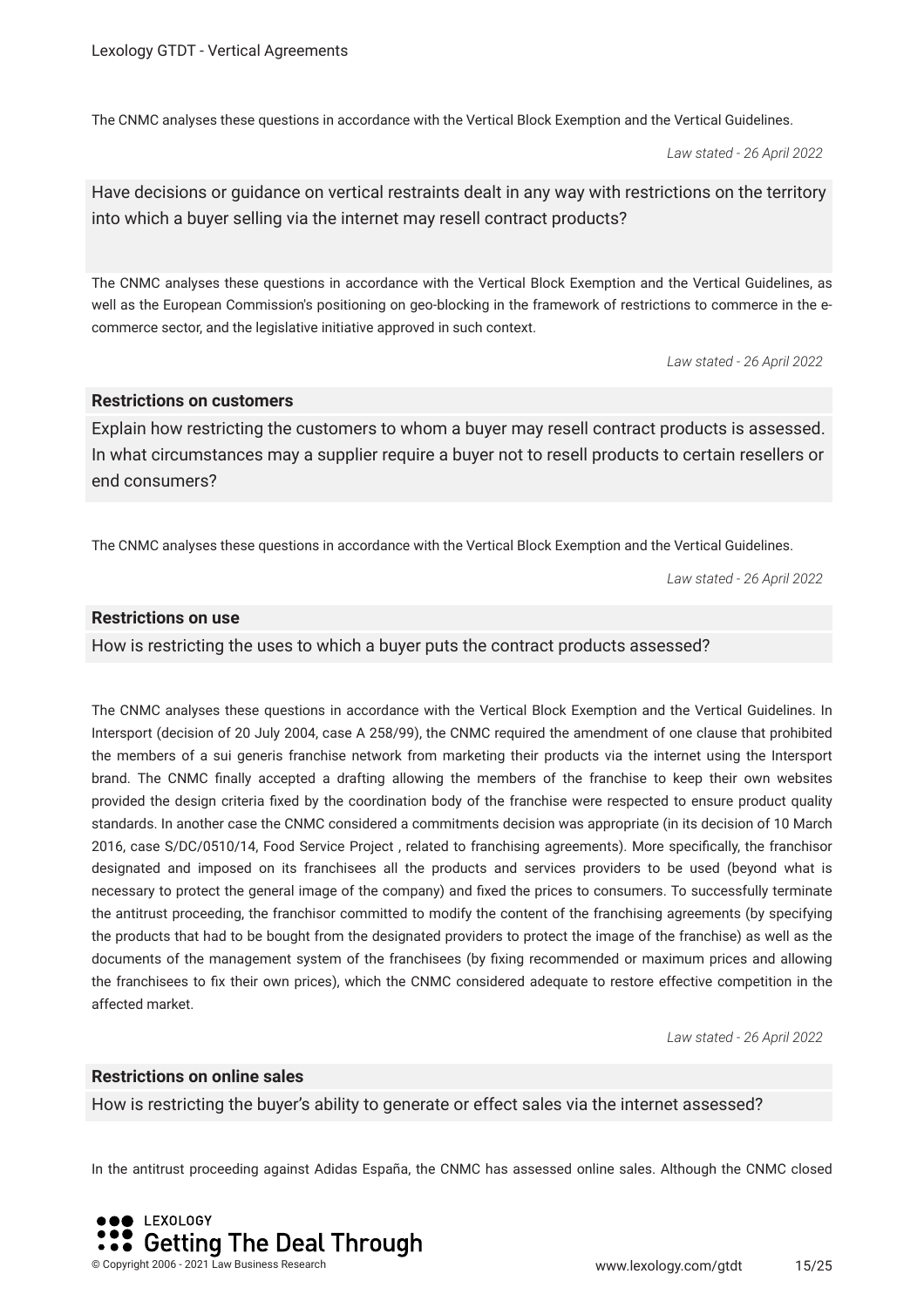the proceedings by means of an agreed termination, the online sales restrictions in the Adidas case are assimilated to a hardcore ban on sales under the provisions of article 4c of the Vertical Block Exemption. In the Adidas case, three types of restrictions were identifed:

- the obligation to sell exclusively at the physical point of sale, preventing online sales;
- the absence of any contractual provision enabling online sales. The CNMC considered this as having an effect akin to discouraging distributors and franchisees from selling over the internet; and
- general and prior approval by Adidas of the domain name (URL) of the selective distributor's website. The problem with this pre-approval condition is that it was broad and not subject to the fulflment and verifcation of pre-stipulated conditions, so there was a risk that such approval could be used by Adidas in an arbitrary manner to prevent distributors and franchisees from having their own websites.

To address the CNMC's concerns, Adidas committed to (1) actively inform distributors that they were able to sell and advertise their products online; (2) change the prior acceptance requirement in connection with the IP domain for a mere verifcation; (3) the waiving of the non-competition obligation; and (4) clarify that cross-selling is valid among distributors and franchisees.

*Law stated - 26 April 2022*

Have decisions or guidelines on vertical restraints dealt in any way with the differential treatment of different types of internet sales channel? In particular, have there been any developments in relation to 'platform bans'?

At the legislative level, there are no specifc or detailed provisions in Spain.

*Law stated - 26 April 2022*

#### **Selective distribution systems**

Briefy explain how agreements establishing 'selective' distribution systems are assessed. Must the criteria for selection be published?

The CNMC has consistently held that the requirements to join the system must be proportionate and nondiscriminatory, following the Vertical Block Exemption and its Guidelines. However, there is no specifc requirement for the selection criteria to be published.

*Law stated - 26 April 2022*

Are selective distribution systems more likely to be lawful where they relate to certain types of product? If so, which types of product and why?

Spanish case law has considered selective distribution systems more likely to be lawful in relation to goods that require specialised post-sale service.

The CNMC has issued decisions in relation to luxury products, in particular:

watches (decision of 20 April 2004, case A 330/02 Distribución Selectiva Relojes Blancpain; decision of 19 December 2002, case A 327/02 Distribución selectiva relojes Glashütte; decision of 19 September 2002, case A

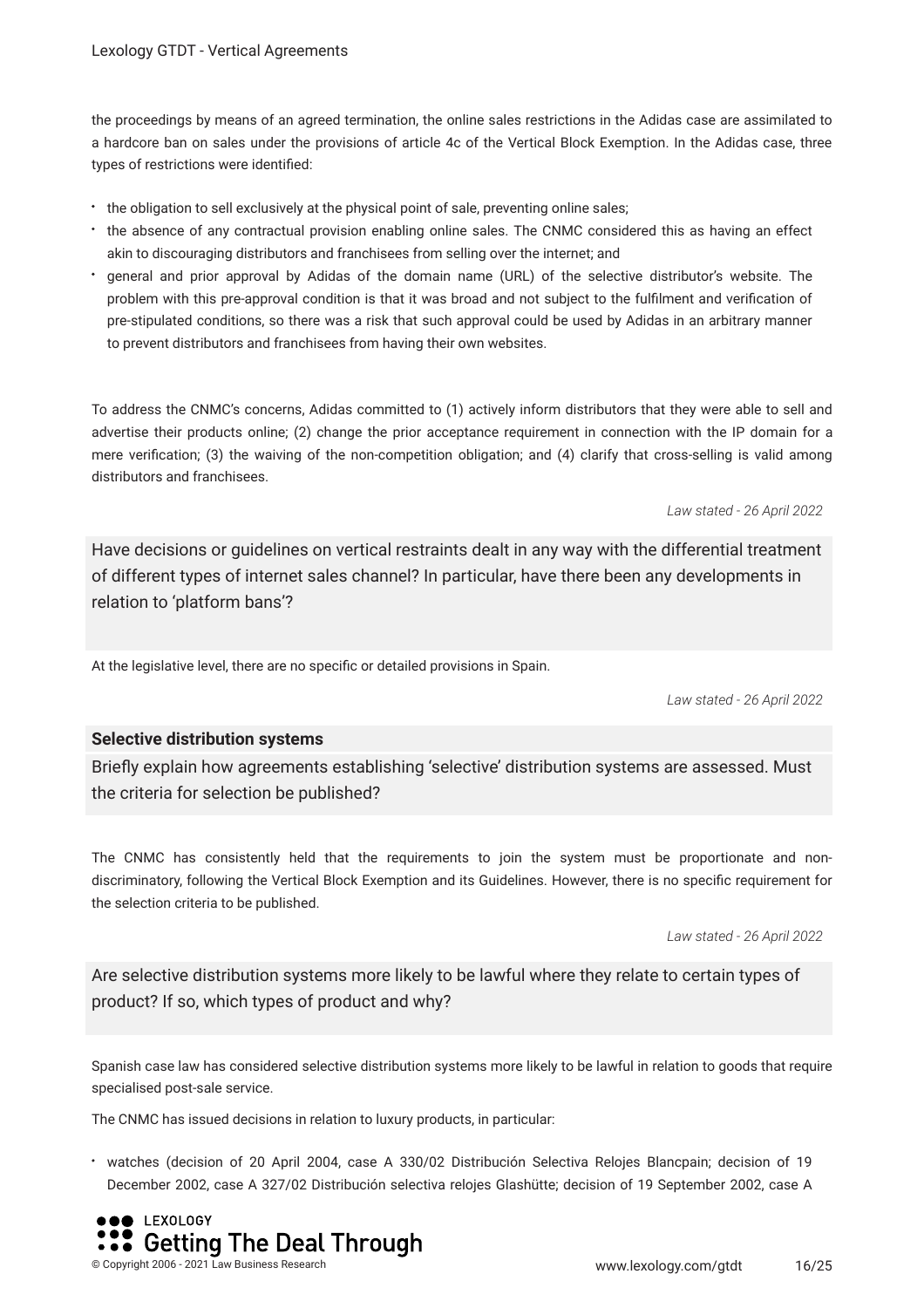316/02 Distribución Selectiva Breguet; and decision of 14 June 2000, case A 272/99, Distribución Selectiva Gucci);

- cosmetics (decision of 25 July 2002, case A 273/99 Modifcación, Distribución Selectiva Carolina Herrera; decision of 16 July 2001, case A 265/99 Modifcación, Distribución Selectiva Christian Dior);
- perfumery (decision of 23 April 2001, case A 281/00 Distribución Selectiva Azzaro; decision of 18 July 2000, case A 282/00 Distribución selectiva de Perfumes Loewe); and
- luxury fashion (decision of 12 July 1999 in case A 260/99, Contrato tipo Cosmeparf).

*Law stated - 26 April 2022*

In selective distribution systems, what kinds of restrictions on internet sales by approved distributors are permitted and in what circumstances? To what extent must internet sales criteria mirror offline sales criteria?

Restrictions on internet sales in the framework of selective distribution is a new area where EU law criteria are likely to be followed. However, it may be expected that the CNMC and Spanish courts will apply the Coty case law of the European Court of Justice (judgment of 6 December 2017, Case C-230/16, Coty Germany GmbH v Parfümerie Akzente GmbH .

*Law stated - 26 April 2022*

Has the authority taken any decisions in relation to actions by suppliers to enforce the terms of selective distribution agreements where such actions are aimed at preventing sales by unauthorised buyers or sales by authorised buyers in an unauthorised manner?

The CNMC handed down a decision on 21 February 2000 (case R 379/99 Relojes Longines ) in which the distributor breached a series of conditions established in a selective distribution contract. Those conditions were related to staff training, post-sale services and image requirements.

*Law stated - 26 April 2022*

Does the relevant authority take into account the possible cumulative restrictive effects of multiple selective distribution systems operating in the same market?

Yes, the CNMC takes into account the cumulative restrictive effects according to the Vertical Block Exemptions and the Vertical Guidelines.

*Law stated - 26 April 2022*

Has the authority taken decisions (or is there guidance) concerning distribution arrangements that combine selective distribution with restrictions on the territory into which approved buyers may resell the contract products?

There is no specifc guidance or CNMC activity specifcally dealing with such combination of arrangements. The guidance applicable in Spanish territory is the Vertical Block Exemption and the Vertical Guidelines.



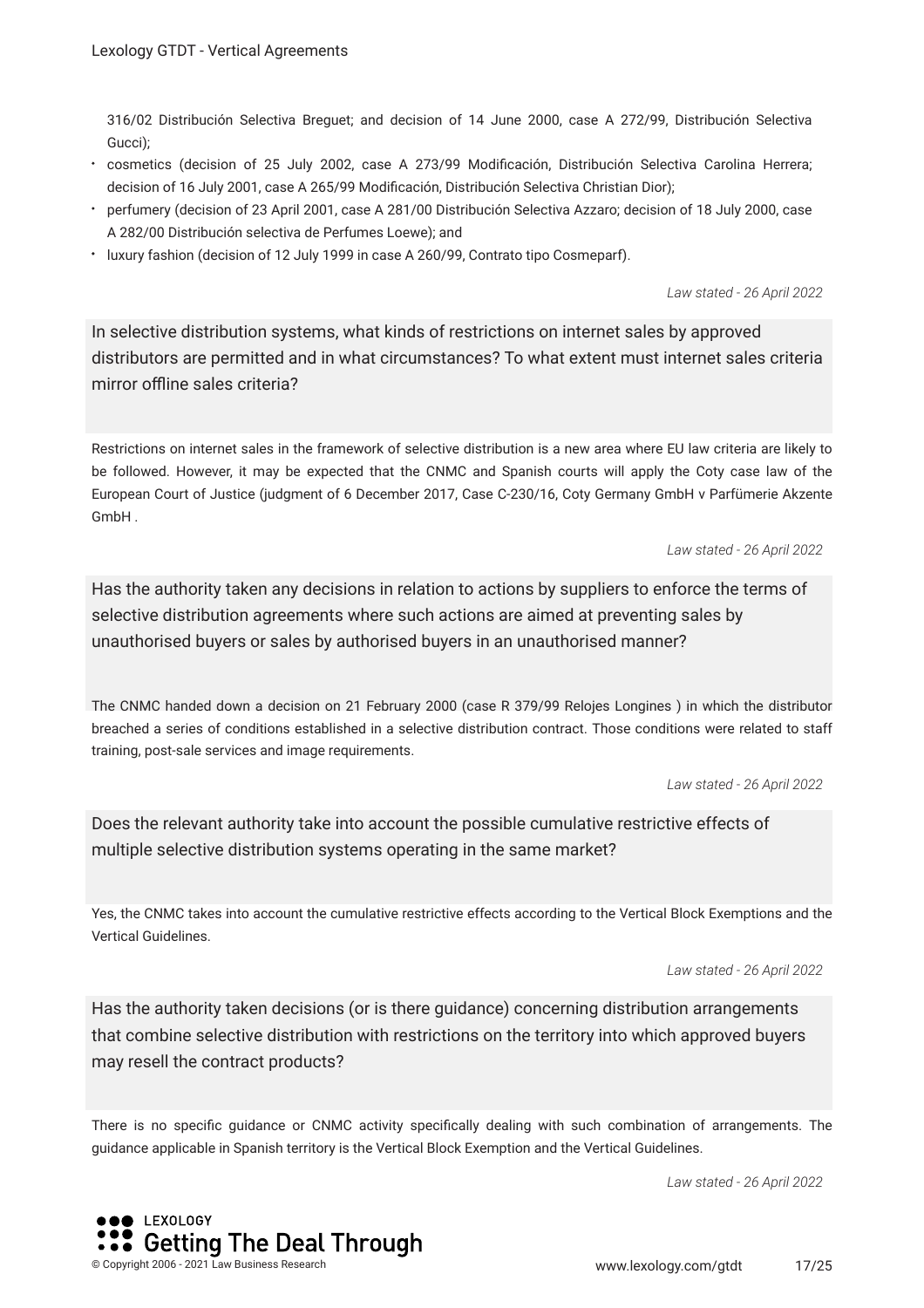#### **Other restrictions**

How is restricting the buyer's ability to obtain the supplier's products from alternative sources assessed?

The Vertical Block Exemption and the Vertical Guidelines regulate these matters also in connection with national competition law.

The reverse conduct (restriction of a supplier's ability to supply to alternative purchasers) has recently been dealt with in Spain under article 102 TFEU and the equivalent national law provision (decision of 13 July 2017, case S/ DC/0567/15, Market studies in the pharmaceutical industry ) in a monopsony context.

*Law stated - 26 April 2022*

How is restricting the buyer's ability to sell non-competing products that the supplier deems 'inappropriate' assessed?

There are no specifc rules in Spanish law dealing with this matter. Therefore, EU law provides the starting point for analysis.

*Law stated - 26 April 2022*

Explain how restricting the buyer's ability to stock products competing with those supplied by the supplier under the agreement is assessed.

This type of restraint can be acceptable under the principles set out in the Vertical Block Exemption.

*Law stated - 26 April 2022*

How is requiring the buyer to purchase from the supplier a certain amount or minimum percentage of the contract products or a full range of the supplier's products assessed?

This type of restraint can be acceptable under the principles set out in the Vertical Block Exemption. Rules on abuse of dominant position may also apply when a dominant position exists following EU law principles.

*Law stated - 26 April 2022*

Explain how restricting the supplier's ability to supply to other buyers is assessed.

This matter has been dealt with in the context of monopsony situations. Most-favoured nation clauses in vertical agreements have recently been considered in Spain, albeit not in a vertical restraints context, but in the context of article 102 TFEU and equivalent article 2 of the LDC (decision of 13 July 2017, case S/DC/0567/15, Market studies in the pharmaceutical industry ) in a case related to the purchasing of data from pharmacies by dominant company IMS Health.

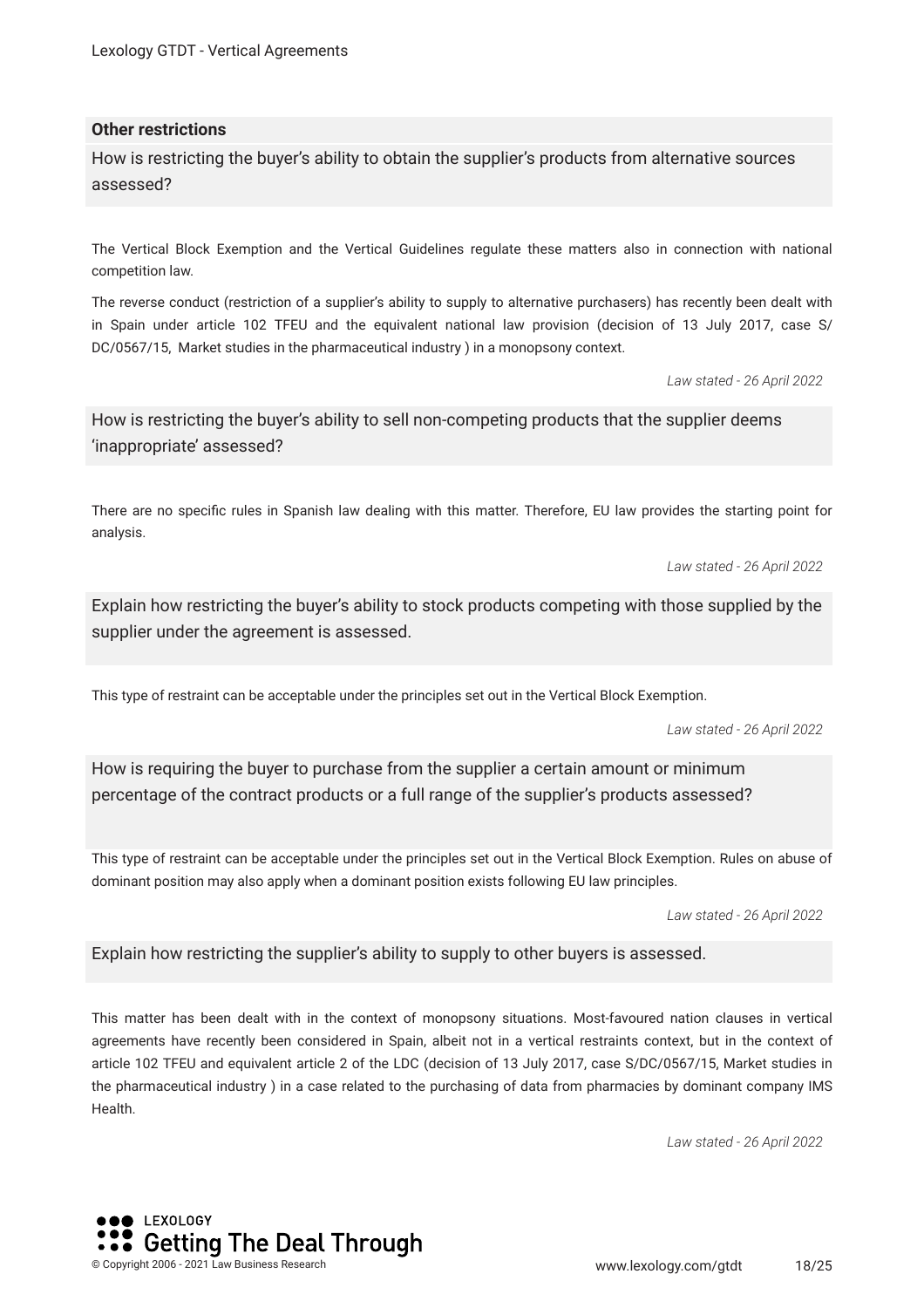#### Explain how restricting the supplier's ability to sell directly to end-consumers is assessed.

This matter would be dealt with under the principles set out in the Vertical Block Exemption and derived case law and guidelines. Restrictions on passive sales are likely to be considered illegal. For example, on 29 October 2019, the CNMC fned the Vaillant Group for imposing restrictions on its network of authorised repairers of boilers (decision of 29 October 2019 in case S/0629/18, Asistencia Técnica Vaillant ). The CNMC analysed the contracts between companies belonging to the Vaillant Group and the independent operators of technical assistance, where the freedom of independent operators has been limited by preventing them from making passive sales in territories other than those contractually assigned, fxing prices of the technical assistance services and forcing the purchase of spare parts exclusively from the manufacturer, which restricted cross supplies among the rest of the members of the official technical assistance network of the Vaillant Group.

*Law stated - 26 April 2022*

Have guidelines or agency decisions in your jurisdiction dealt with the antitrust assessment of restrictions on suppliers other than those covered above? If so, what were the restrictions in question and how were they assessed?

No guidelines or agency decisions in Spain have dealt with this issue.

*Law stated - 26 April 2022*

#### **NOTIFICATION**

#### **Notifying agreements**

Outline any formal procedure for notifying agreements containing vertical restraints to the authority responsible for antitrust enforcement.

There is no such formal procedure. The parties to the agreement must themselves assess whether or not an agreement is prohibited pursuant to article 1.1 of the Law on the Defence of Competition (LDC) and whether it may be exempted pursuant to articles 1.3 (exemption of competition improvement), 4 (agreements exempted by Law) or 5 LDC (de minimis exemption).

However, article 5.2 of Law 3/2013, establishes that the National Markets and Competition Commission (CNMC) may act as a consulting body for issues related to the maintenance of effective competition and of the proper functioning of the market. The CNMC may be consulted by parliamentary chambers, the government, ministerial departments, Spanish territorial regions, local administrations, professional associations, chambers of commerce and corporate or consumer organisations.

Finally, article 6 LDC enables the CNMC to declare the inapplicability of the LDC to a given agreement or practice. This is very rarely done in practice.

*Law stated - 26 April 2022*

#### **Authority guidance**

If there is no formal procedure for notifcation, is it possible to obtain guidance from the authority responsible for antitrust enforcement or a declaratory judgment from a court as to the assessment of a particular agreement in certain circumstances?

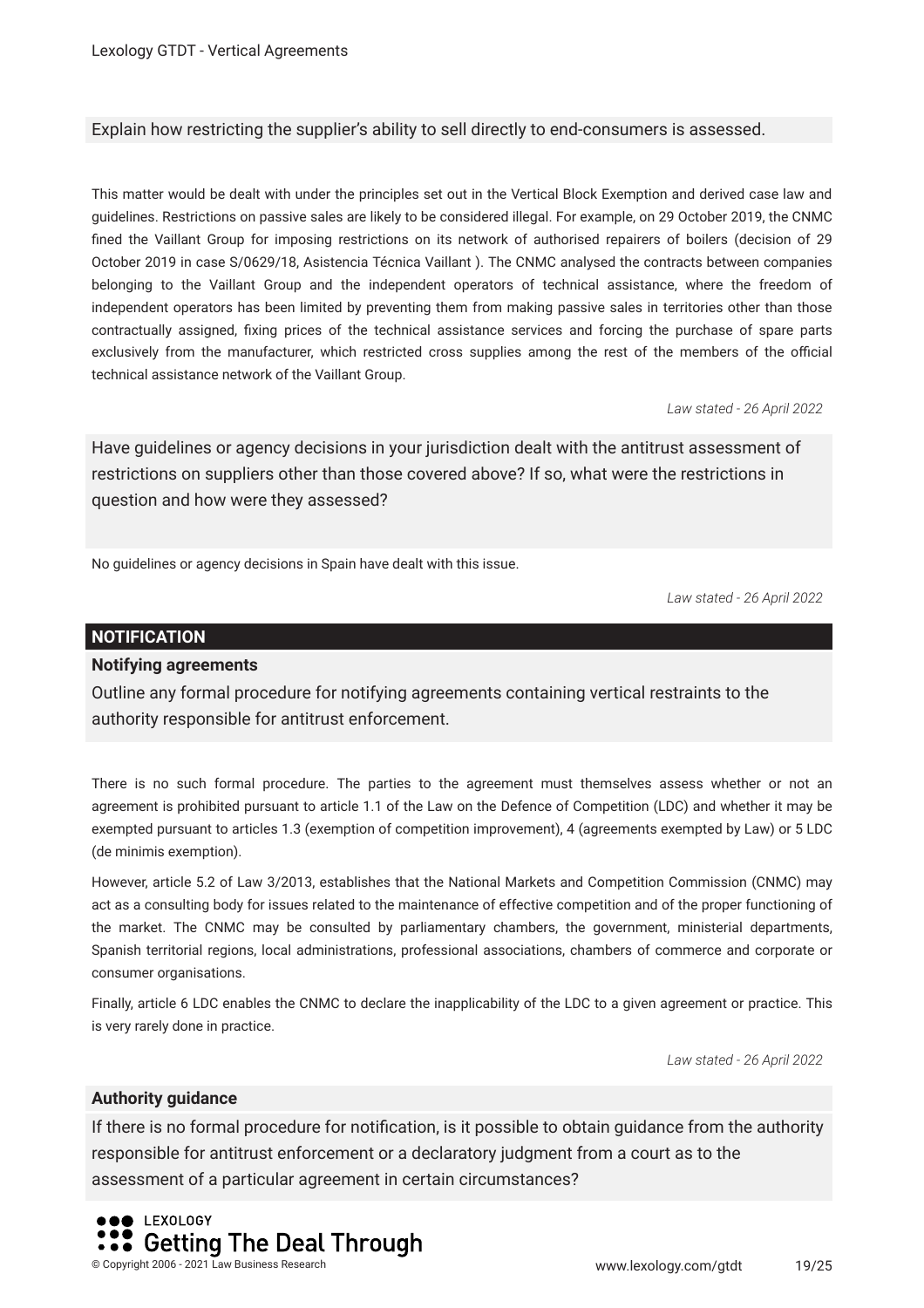It is theoretically possibility to seek non-applicability of competition law to agreements.

As regards the courts, they have the power to apply articles 1.1 and 1.3 of the LDC. However, under Spanish procedural rules, a court may refuse to rule on a claim fled by a claimant exclusively seeking to obtain a declaration by the court that an agreement is not prohibited by article 1.1 LDC or that it benefts from the exemptions of article 1.3, article 4 or article 5.

*Law stated - 26 April 2022*

#### **ENFORCEMENT**

#### **Complaints procedure for private parties**

Is there a procedure whereby private parties can complain to the authority responsible for antitrust enforcement about alleged unlawful vertical restraints?

Any private third party (natural or legal person) may fle a complaint against an allegedly unlawful vertical agreement before the Competition Directorate of the National Markets and Competition Commission (CNMC) or before a regional competition authority (article 49 of the Law on the Defence of Competition (LDC)). The complaint should include the contact details of the complainant, the facts triggering the unlawful conduct (and, as the case may be, evidence of the alleged unlawful conduct), together with the defnition and structure of the relevant market. The complainant may only participate as an interested party in the formal investigation that may potentially follow if it is able to show a legitimate interest in the case.

Upon receipt of the complaint, the Competition Directorate may start a preliminary inquiry to assess if there are sufficient indicia or reasons to open antitrust proceedings. However, the CNMC can also discriminate which complaints to process and which not on the basis of priority criteria. Once an investigation is formally initiated, the CNMC has 18 months to decide on the case. The procedure is divided into two phases (investigation and resolution), which take place before two different bodies of the CNMC: the investigation phase is led by the Competition Directorate (no later than 12 months), while the resolution is issued by the Council of the CNMC (no later than six months). In its decision, the Council of the CNMC may declare the existence of an infringement and impose fnes.

The investigation may be closed without fines if the CNMC considers that there is not sufficient evidence of infringement or when the parties submit appropriate commitments.

The decision of the Council amounts to fnal agency action and may be appealed only before the administrative courts.

There is no settlement procedure foreseen in the LDC. However, the Administrative Procedure Act (article 86 of the Act 39/2015 on the Common Administrative Procedure for Public Administrations), which applies to antitrust matters in those areas of procedure not regulated by the LDC or its implementing regulations, foresees the possibility that public administrations can terminate punishing proceedings (such as antitrust proceedings) with a settlement decision.

This possibility has to our knowledge been used twice by a regional competition authority (Basque Country). In those rare cases, the regional authority terminated the antitrust investigations with a mixed decision agreeing on the amount of the fne with the parties (while the parties acknowledged the infringement), and including commitments consisting, basically, of a cease-and-desist obligation, along with an obligation to publish the decision (Decisions of 30 December 2008, case 03/2008, Asfaltos , and of 20 May 2009, case 01/2009, HIRU ).

There has been some informal talk at the CNMC and expert level about introducing a settlement procedure in the Competition Act. It is possible, therefore, that a settlement procedure will be inserted in the Competition Act in the future, although this is not likely to happen in the short term.

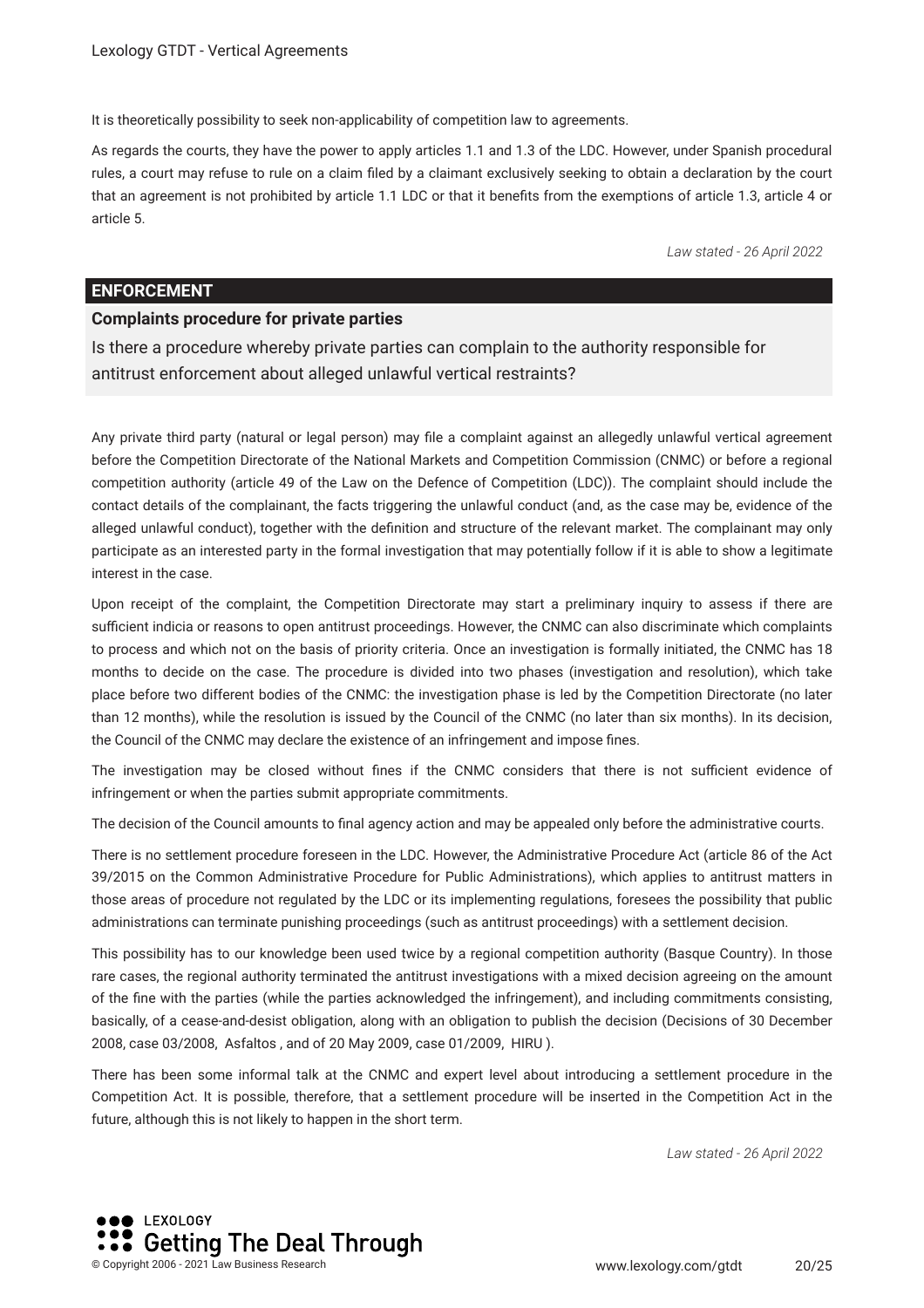#### **Regulatory enforcement**

How frequently is antitrust law applied to vertical restraints by the authority responsible for antitrust enforcement? What are the main enforcement priorities regarding vertical restraints?

According to the CNMC's Annual Report of 2020, 12 sanctioning proceedings were initiated in 2020 due to infringements of article 1 LDC, and two of them dealt with vertical restraints. In 2021, the CNMC closely assessed several digital markets and more specifcally several large technology companies and online platforms

*Law stated - 26 April 2022*

What are the consequences of an infringement of antitrust law for the validity or enforceability of a contract containing prohibited vertical restraints?

Article 1.2 LDC provides that all agreements and practices contrary to article 1.1 LDC and non-exempted by articles 1.3, 4 or 5 LDC are null and void.

However, Spanish civil law allows that only the infringing provision be declared void, provided that the rest of the agreement may survive without that provision. This will depend on the facts of the case. The Supreme Court has declared that it is not possible to sever an infringing provision where the agreement itself provides that such provision is an essential element of the agreement, and where it is impossible in practice to make adjustments or modifcations that would require the mutual agreement of the parties (see judgment of the Supreme Court of 30 June 2009, case 315/2004 and of 26 February 2009, case 109/2009).

*Law stated - 26 April 2022*

May the authority responsible for antitrust enforcement directly impose penalties or must it petition another entity? What sanctions and remedies can the authorities impose? What notable sanctions or remedies have been imposed? Can any trends be identifed in this regard?

The CNMC may impose penalties for any infringement of the LDC without the permission of or confrmation by another entity or by a court.

Under the most recent 2021 modifcation of the LDC; vertical restraints are now categorised as a very serious infringement of the LDC (article 62.4.a) LDC) that can result in a fne of up to 10 per cent of the worldwide turnover of the infringing party in the business year preceding the imposition of the fne (article 63.1.c) LDC). If the turnover cannot be determined, the infringing parties may be exposed to a fne of more than €10 million (article 63.3.c) LDC). In addition, the CNMC may impose behavioural or structural remedies on the infringing party, although it has not thus far done so.

On the other hand, if the CNMC considers that the agreement would not produce negative effects on competition if it were modified, the CNMC could impose several commitments (ex officio or proposed by the parties) to the parties to the agreement and will monitor that parties comply with those commitments (monitory proceeding).

With regard to possible trends, in the past the CNMC was inclined to fne the supplier only, leaving the buyer unharmed. This is because it was considered that, although both were parties to the vertical agreement, responsibility for the infringement fell on the party with the higher bargaining power, usually the supplier. Notwithstanding the above, in June 2007 the CNMC fned both the supplier and the buyer on the basis that both parties had obtained an unlawful beneft from the agreement and both parties has countervailing bargaining power (see decision of the CNMC of 21 June 2007,

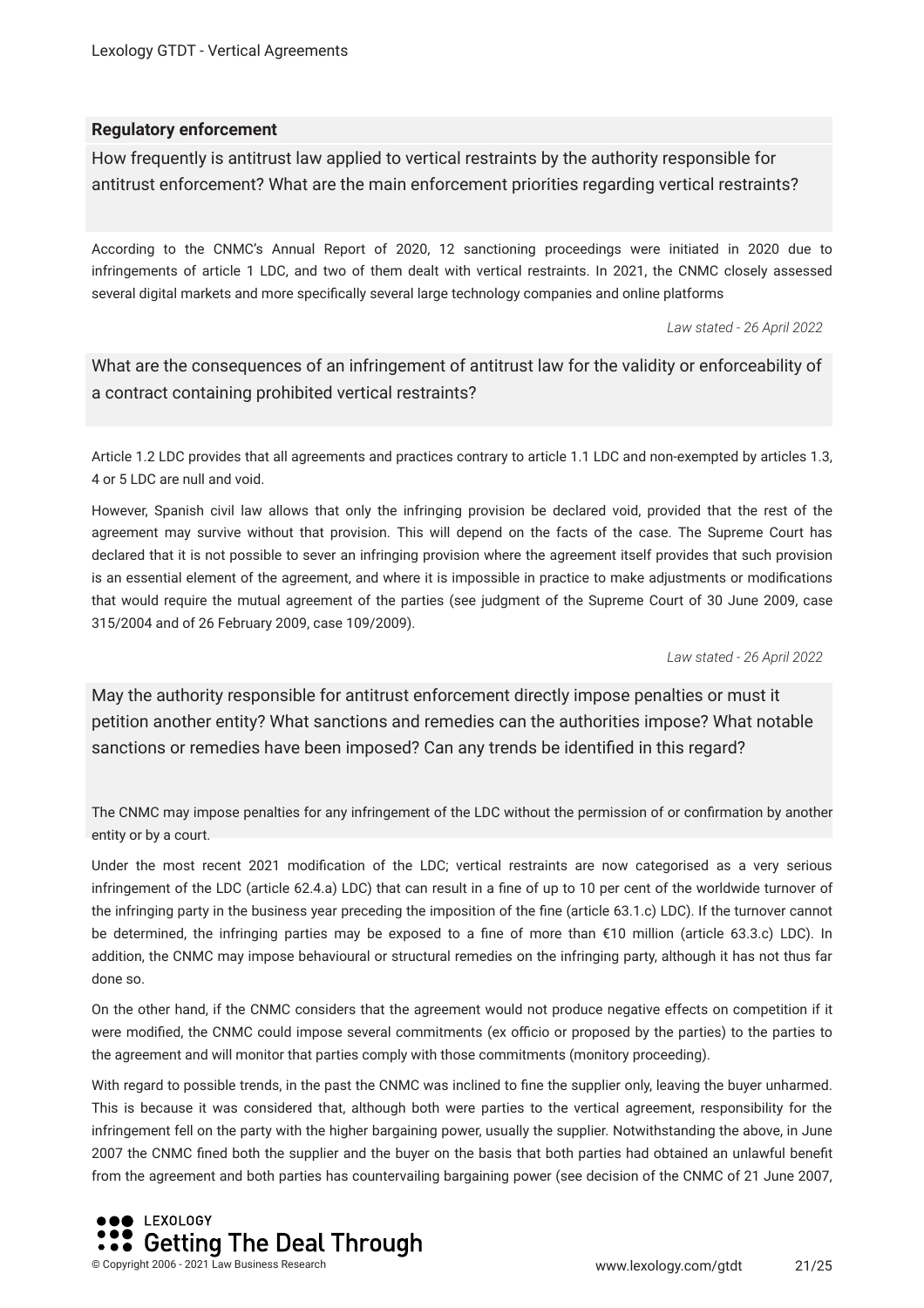in case 612/06, Aceites 2 ). In 2010, the CNMC ruled that exclusive contracts for acquisition and resale of football broadcasting rights lasting for more than three seasons for Spanish league and cup matches are anticompetitive and fned four buyers (broadcasting operators) but none of the suppliers (football clubs). Two years later, the CNMC fned Suzuki and fve of its authorised dealers in Spain for agreeing minimum resale prices for Suzuki motorbikes (ie, the CNMC fned again both the supplier and the buyer) (see decision of the CNMC of 27 March 2012, in case S/0237/10, Motocicletas ).

Most recently, open television operators Mediaset and Atresmedia have received fnes of €38.9 million and €38.2 million respectively for vertical conduct in the television advertising markets, which are remarkably high fnes in the verticals area Decision of 12 November 2018, Atresmedia/Mediaset , case S/DC/0617/17). This case was interesting as it concerned a network of vertical agreements covering more than 50 per cent of the relevant market, between each of the two largest open TV operators and the media buying agencies, which forecloses competition by alternative television operators willing to compete in the television advertising market.

The Atresmedia/Mediaset matter, coupled with the ongoing investigations in the digital markets area, may signal some new trend of verticals enforcement in Spain.

*Law stated - 26 April 2022*

#### **Investigative powers of the authority**

What investigative powers does the authority responsible for antitrust enforcement have when enforcing the prohibition of vertical restraints?

Broadly, the authorities responsible for enforcing the prohibition of vertical restraints are entitled to:

- conduct inspections at the undertaking's premises (article 40 LDC), which may involve:
- gaining access to any premise, facility or vehicle of the enterprises, and even the entrepreneur's house;
- checking books, records and documents;
- requiring the production, examination, copying or even seizure of documents relevant to the investigation;
- retaining books, records or documents for a maximum of 10 days;
- \* sealing filing cabinets or rooms; and
- requiring explanations of relevant documents or practices;
- issue binding letters developing and executing laws, royal-decrees or ministerial orders;
- carry out interviews;
- address information requests.

*Law stated - 26 April 2022*

#### **Private enforcement**

To what extent is private enforcement possible? Can non-parties to agreements containing vertical restraints obtain declaratory judgments or injunctions and bring damages claims? Can the parties to agreements themselves bring damages claims? What remedies are available? How long should a company expect a private enforcement action to take?

The courts have the authority to declare the existence of an infringement of article 1.1 LDC as well as to declare an agreement exempt from that prohibition pursuant to article 1.3, always within the boundaries of the petition addressed to the competent court.

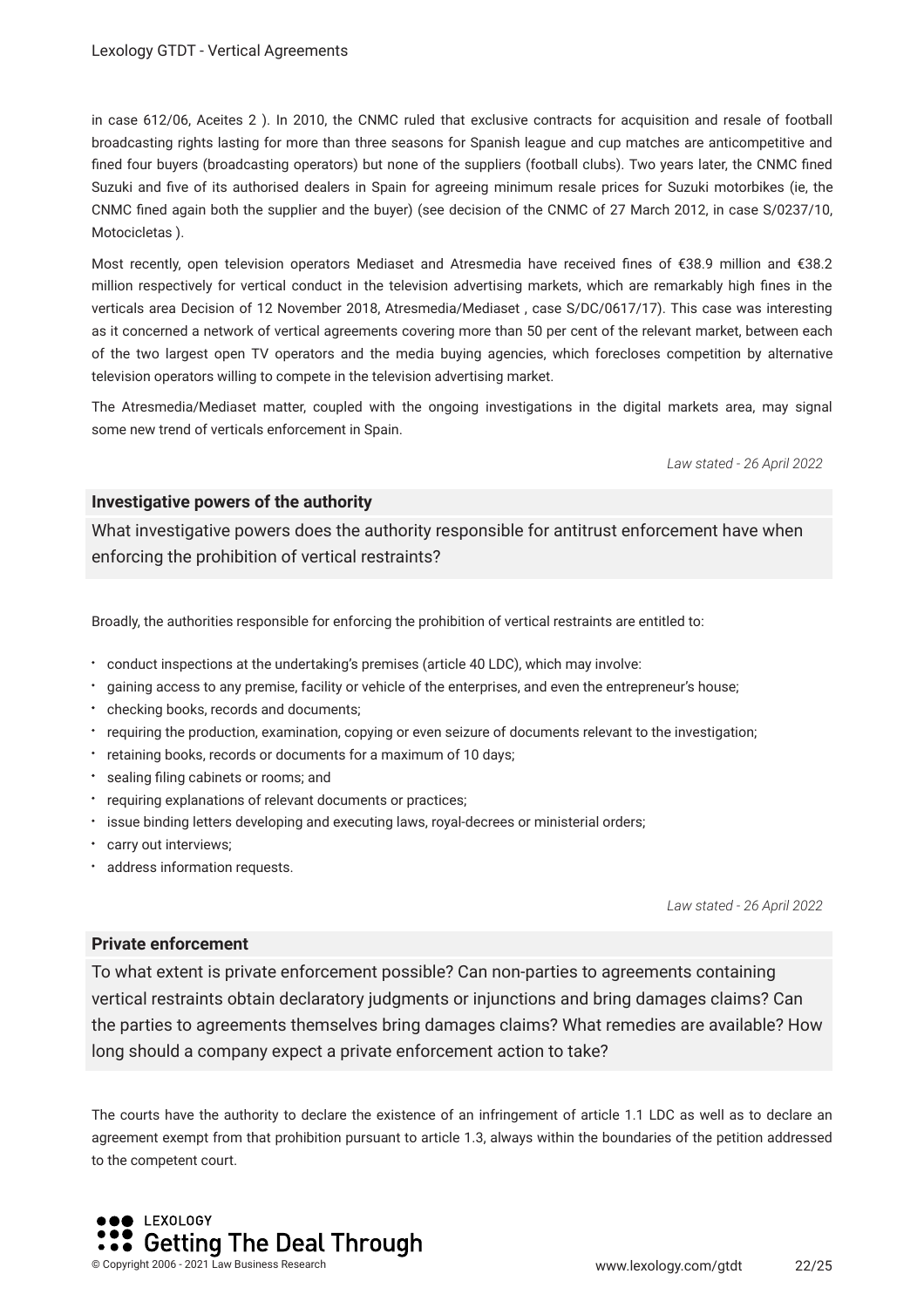In principle, only the parties to the vertical agreement are entitled to seek declaratory judgments or injunctions and bring damages claims (but, theoretically, third parties could seek damages if such parties can prove that they have suffered a loss as a result of the anticompetitive agreements, or even seek an erga omnes declaration of nullity of the agreement, even in the absence of damages). These forms of order must be sought from the commercial courts, except where the party is simply seeking damages from a previously declared infringement (follow-on actions), in which case it must do so before the ordinary civil courts. Consumer associations have standing to sue in respect of their members, of the association itself and of the general interests of consumers.

The remedies available are those typical of any other civil claim, ranging from cease-and-desist orders to the award of damages.

Assuming that a private enforcement action goes through all the possible appeals up to the Supreme Court, a fnal judgment may be rendered after several years. For example, in the Sugar case (a follow-on damages claim for damages arising from a sugar cartel), the claim was fled in 2007 and, after several appeals, the Supreme Court decided on the case in 2012 (judgment of the Supreme Court of 8 June 2012, case 2163/2009).

On 25 March 2013, the CNMC fned 15 paper companies for bid rigging, customer sharing and price fxing. Several undertakings that had been harmed by the antitrust infringement sued some of the cartel members before the Commercial Courts of Madrid and Barcelona, seeking compensation for damages. Between March and September 2018, the Commercial Courts awarded damages in several of those claims.

As regards costs, the general rule is that the losing party pays the costs of litigation (which are not in practice the actual costs, but a reasoned measure of costs as moderated by the court with the possible input of the Bar Association).

*Law stated - 26 April 2022*

#### **OTHER ISSUES**

#### **Other issues**

Is there any unique point relating to the assessment of vertical restraints in your jurisdiction that is not covered above?

No.

*Law stated - 26 April 2022*

#### **UPDATE AND TRENDS**

#### **Recent developments**

What were the most signifcant two or three decisions or developments in this area in the past 12 months?

The most signifcant decisions or developments on vertical restraints are related to the investigations related to digital markets

*Law stated - 26 April 2022*

#### **Anticipated developments**

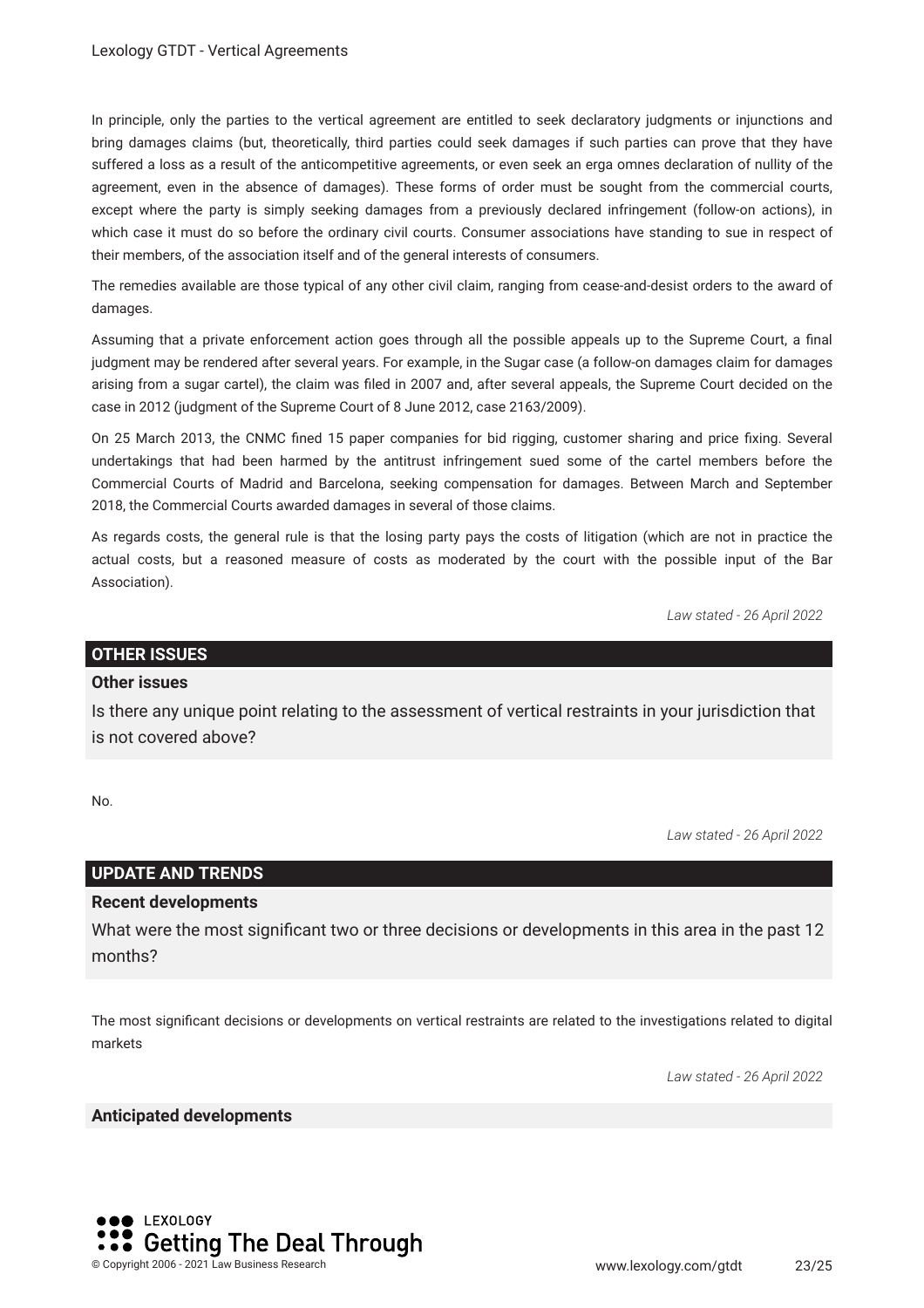Are important decisions, changes to the legislation or other measures that will have an impact on this area expected in the near future? If so, what are they?

In 2021, the European Commission published the new draft of Vertical Agreements Block Exemption Regulation (VBER) and the accompanying Guidelines, which replace the previous regulation.

The main new features included can be summarised as follows:

- new limitations to dual distribution, the new VBER will limit the circumstances in which dual distribution will be ensured to be compatible with the competition rules;
- restrictions on the parity obligations of online brokerage platforms;
- there will also be changes regarding online sales by distributors; and
- selective and exclusive distribution.

It is expected to be published on 1 June 2022. This will be applied by Spanish authorities and courts as part of EU competition law; and these rules on vertical restraints are also applicable by analogy and reference to the exemptions block regulations under national competition law.